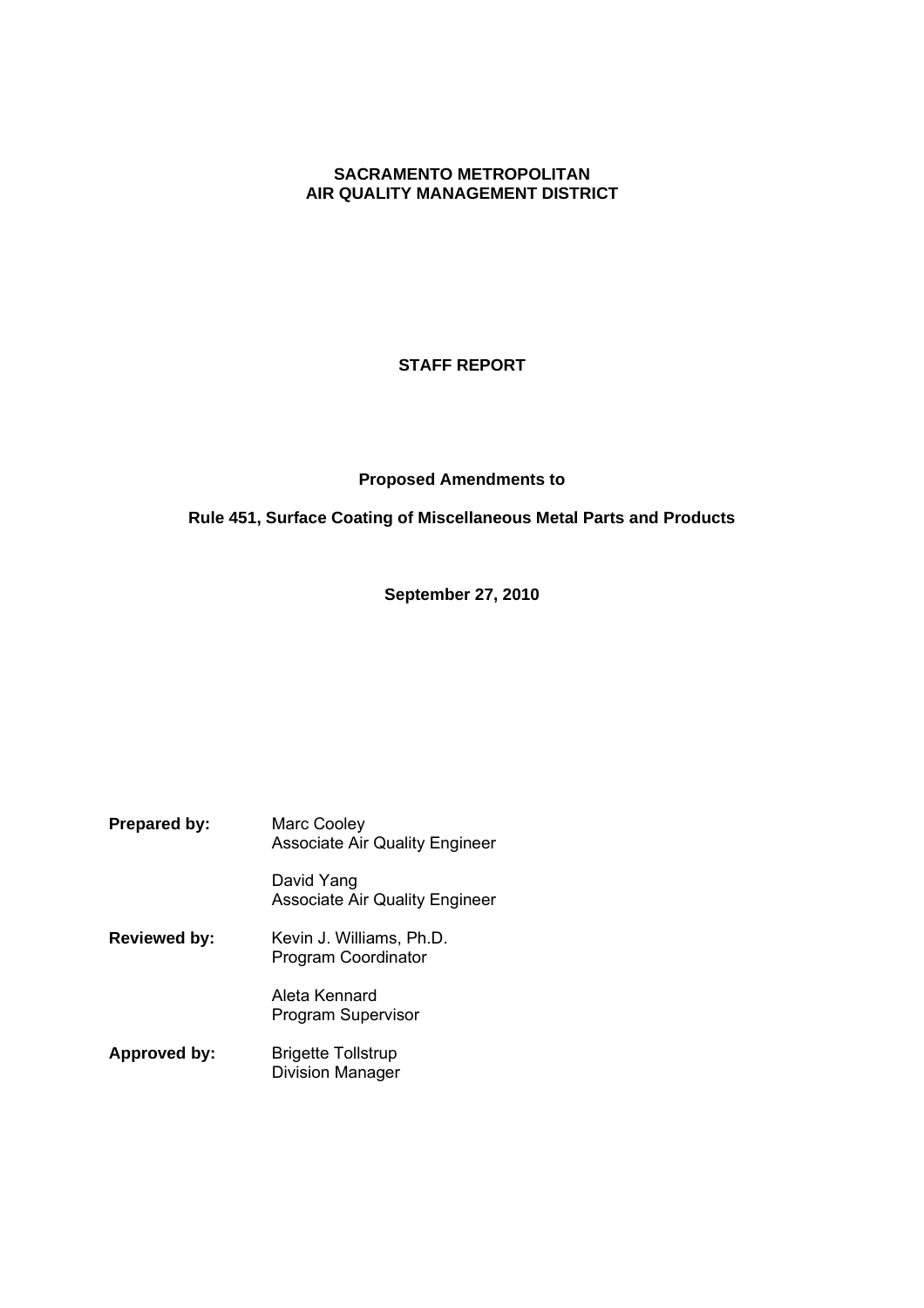# **BACKGROUND**

Ground level ozone is a secondary pollutant formed from photochemical reactions of nitrogen oxides (NOx) and volatile organic compounds (VOC) in the presence of sunlight. Ozone is a strong irritant that adversely affects human health and damages crops and other environmental resources. As documented by the U.S. Environmental Protection Agency (EPA) in the most recent Criteria Document for ozone (U.S. EPA 2006), both short-term and long-term exposure to ozone can irritate and damage the human respiratory system, resulting in:

- decreased lung function;
- development and aggravation of asthma:
- increased risk of cardiovascular problems such as heart attacks and strokes;
- increased hospitalizations and emergency room visits; and
- premature deaths.

The District is currently designated as a nonattainment area for both the state and federal ozone standards. Since VOCs are a precursor to ozone, one of the strategies to control ozone pollution is to reduce VOC emissions from existing stationary sources. The projected 2011 VOC emission inventory for Sacramento County includes 29 tons per year for miscellaneous metal parts and products coatings and 25 tons per year for metal furniture and fixtures coatings.

#### Control Techniques Guidelines for Miscellaneous Metal and Plastic Parts Coatings

On October 7, 2008, EPA promulgated a Control Techniques Guidelines (CTG) for Miscellaneous Metal and Plastic Parts Coatings (EPA-453/R-08-003, September 2008). The CTG contains Reasonably Available Control Technology (RACT) guidelines and recommendations, including VOC content limits, specific exemptions, and recommended work practice procedures, for coatings applied on six different substrate categories: miscellaneous metal parts and products, miscellaneous plastic parts and products, transportation plastic parts, business machine plastic parts, the metal and plastic parts of pleasure craft, and motor vehicle materials. Section 182(b)(2) of the federal Clean Air Act (CAA) requires the District to implement RACT for the source categories included in the CTG.

#### Rule 451, Surface Coating of Miscellaneous Metal Parts and Products

Rule 451 was first adopted on June 19, 1979 and last amended on September 25, 2008. The rule applies to coating, coating removal (stripping), surface preparation, and cleanup operations for miscellaneous metal parts and products. Miscellaneous metal parts and products include all metal parts and products which are not subject to other District coating rules.

Staff is proposing to amend Rule 451 to incorporate the requirements of the CTG for the miscellaneous metal parts and products category as required by the Clean Air Act. The proposed amendments will strengthen the existing limits on three coating categories of miscellaneous metal parts and products.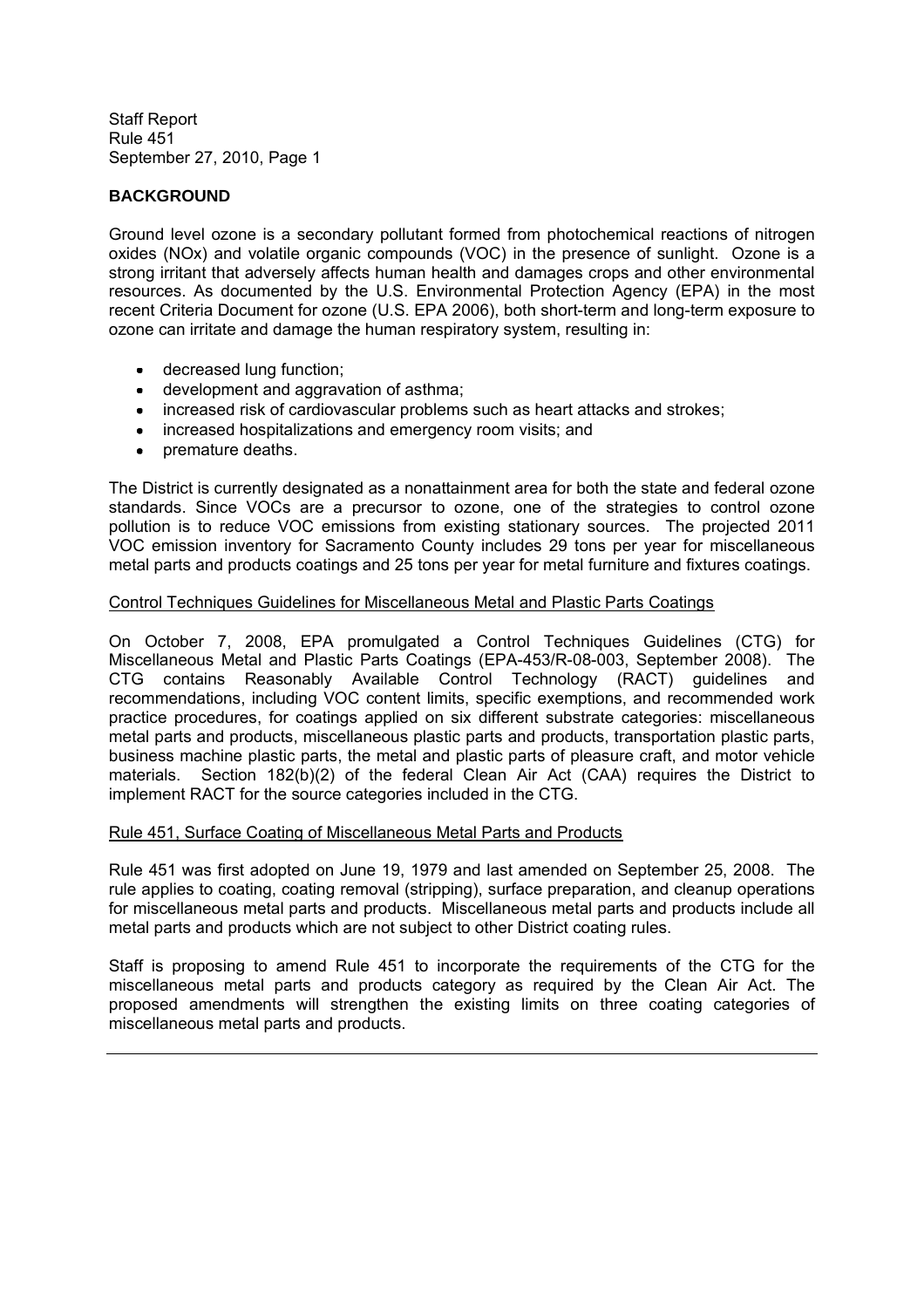# **LEGAL MANDATES**

## **Federal Mandates:**

The District is designated as a severe nonattainment area for the federal 8-hour ozone standard. Federal Clean Air Act section 172(c)(1) specifies that State Implementation Plans (SIPs) for nonattainment areas must include "reasonably available control measures" (RACM), including "reasonably available control technology" (RACT), for sources of emissions. Section  $182(b)(2)(A)$  of the CAA provides that for nonattainment areas classified as "moderate" or worse, states must revise their SIPs to include RACT for sources of VOC emissions for each category of VOC sources covered by all CTG documents issued after November 15, 1990, and prior to the area's date of attainment. EPA defines RACT as "the lowest emission limitation that a particular source is capable of meeting by the application of control technology that is reasonably available considering technological and economic feasibility," (44 FR 53761, September 17, 1979). Pursuant to CAA Sections 108(b) and (c), EPA periodically publishes information regarding available controls. In developing Control Techniques Guidelines, EPA evaluates, among other things, the sources of VOC emissions and the available control approaches for addressing these emissions, including the costs of such approaches. CTG documents establish the presumptive minimum recommendations for RACT.

On October 7, 2008, EPA promulgated a Control Techniques Guidelines for Miscellaneous Metal and Plastic Parts Coatings (EPA-453/R-08-003, September 2008). EPA's CTG provides the presumptive minimum recommendations for RACT for various coating categories, including coatings for miscellaneous metal parts and products. The proposed amendments to Rule 451 will satisfy the RACT requirements for coating operations for miscellaneous metal parts and products. In addition, many of the limits in Rule 451 are more stringent than the recommended limits in the CTG and, therefore, may be viewed as going beyond the RACT requirements.

#### **State Mandates:**

The District is designated "serious" nonattainment for the state ozone standard. The California Clean Air Act requires areas designated as "serious" to adopt control measures required in Sections 40919 of the California Health and Safety Code (HSC). Amendments to Rule 451 (adopted on September 25, 2008) were included in the "2009 Triennial Report and Plan Revision" (SMAQMD, 2010). The plan commitment for this rule also satisfies the following requirements:

- California HSC Section 40919 requires districts designated serious nonattainment for  $\bullet$ ozone to adopt Best Available Retrofit Control Technology (BARCT) for all existing permitted sources. BARCT means an emission limitation that is based on the maximum degree of reduction achievable, taking into account environmental, energy, and economic impacts by each class or category of sources (HSC Section 40406).
- Transport Mitigation Emission Control Requirements: Title 17, Section 70600 of the California Code of Regulations requires that districts within the areas of origin of transported air pollutants, as identified in Section 70500(c), include sufficient emission control measures (including "all feasible measures" and BARCT) in their attainment plans for ozone to mitigate the impact of pollution sources within their jurisdictions on ozone concentrations in downwind areas commensurate with the level of contribution. An upwind district must comply with the transport mitigation planning and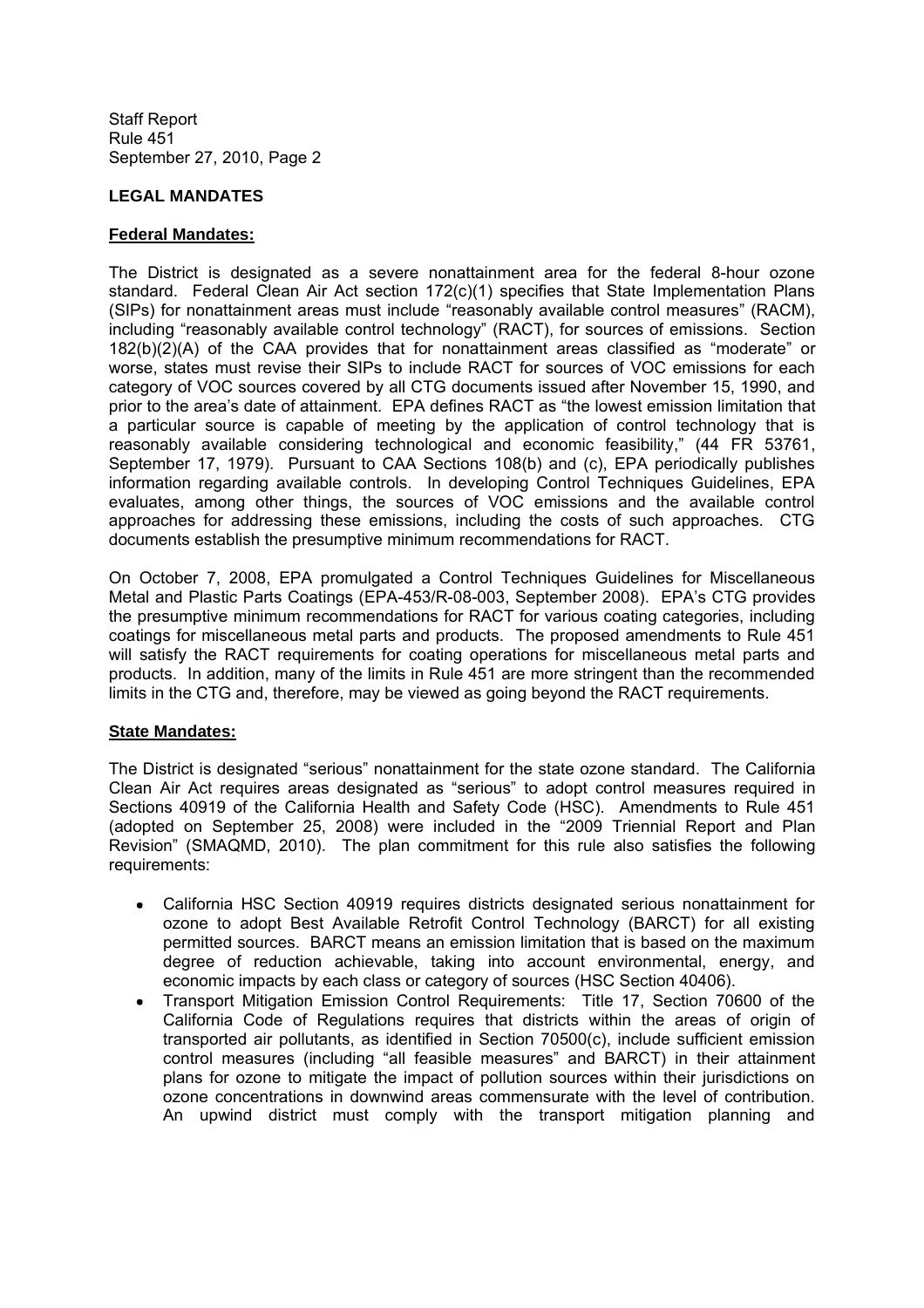> implementation requirements set forth in this section regardless of its attainment status, unless the upwind district complies with the requirements of Section 70601.

The limits proposed for Rule 451 have been implemented in the SCAQMD and are effective in SJVAPCD on January 1, 2011. Coatings that meet the proposed limits are available and are currently being used. Staff considers the proposed limits for Rule 451 to be feasible. The proposed amendments to Rule 451 will meet the BARCT requirements and fulfill the state plan commitment.

# **CTG RECOMMENDATIONS FOR MISCELLANEOUS METAL PARTS AND PRODUCTS COATINGS**

The Control Techniques Guidelines document for Miscellaneous Metal and Plastic Parts Coatings (CTG) contains recommended VOC content limits for coatings applied to miscellaneous metal parts and products. This section addresses how the current rule coating categories match up with the CTG categories and limits, and how the CTG recommendations can be incorporated into Rule 451.

The following table is a comparison of coating categories and VOC limits in the CTG for Miscellaneous Metal and Plastic Parts Coatings and the current version of Rule 451:

|                                          | <b>CTG Recommendation for Metal Parts</b> |              |                                                                 | <b>Current Version of Rule 451</b> |              |
|------------------------------------------|-------------------------------------------|--------------|-----------------------------------------------------------------|------------------------------------|--------------|
| <b>Coating Category</b>                  | <b>Air Dried</b>                          | <b>Baked</b> | <b>Coating Category</b>                                         | <b>Air Dried</b>                   | <b>Baked</b> |
| Camouflage                               | 420                                       | 420          | Camouflage                                                      | 420                                | 360          |
| <b>Electrical Insulating</b>             | 420                                       | 420          | <b>Electrical Insulating</b>                                    | 340                                | 275          |
| Extreme High-Gloss                       | 420                                       | 360          | <b>Extreme High Gloss</b>                                       | 420                                | 360          |
| <b>Extreme Performance</b>               | 420                                       | 360          | <b>Extreme Performance</b>                                      | 420                                | 420*         |
| Heat-Resistant                           | 420                                       | 360          | <b>Heat Resistant</b>                                           | 420                                | 360          |
| Metallic                                 | 420                                       | 420          | Metallic/Iridescent                                             | 420                                | 420          |
| Prefabricated                            |                                           |              | Prefabricated<br>Architectural Component                        | 420                                | 275          |
| <b>Architectural Multi-</b><br>Component | 420                                       | 280          | Aluminum Coating for<br>Window Frames and<br>Door Frames        | 420                                | 420*         |
| Prefabricated                            |                                           |              | Prefabricated<br><b>Architectural Component</b>                 | 420                                | 275          |
| <b>Architectural One-</b><br>Component   | 420                                       | 280          | Aluminum Coating for<br><b>Window Frames and</b><br>Door Frames | 420                                | 420*         |
| <b>Pretreatment Coatings</b>             | 420                                       | 420          | <b>Pretreatment Wash</b>                                        | 420                                | 420          |
| <b>Etching Filler</b>                    | 420                                       | 420          | Primer**                                                        |                                    |              |
| Silicone Release                         | 420                                       | 420          | <b>Silicone Release Coating</b>                                 | 420                                | 420          |
| Solar-Absorbent                          | 420                                       | 360          | Solar Absorbent                                                 | 420                                | 360          |
| General One-component                    | 340                                       | 280          | Non-Skid                                                        | 420*                               | $360*$       |
|                                          |                                           |              | All Other Coatings                                              | 340                                | 275          |
| <b>General Multi-</b><br>component       | 340                                       | 280          | All Other Coatings                                              | 340                                | 275          |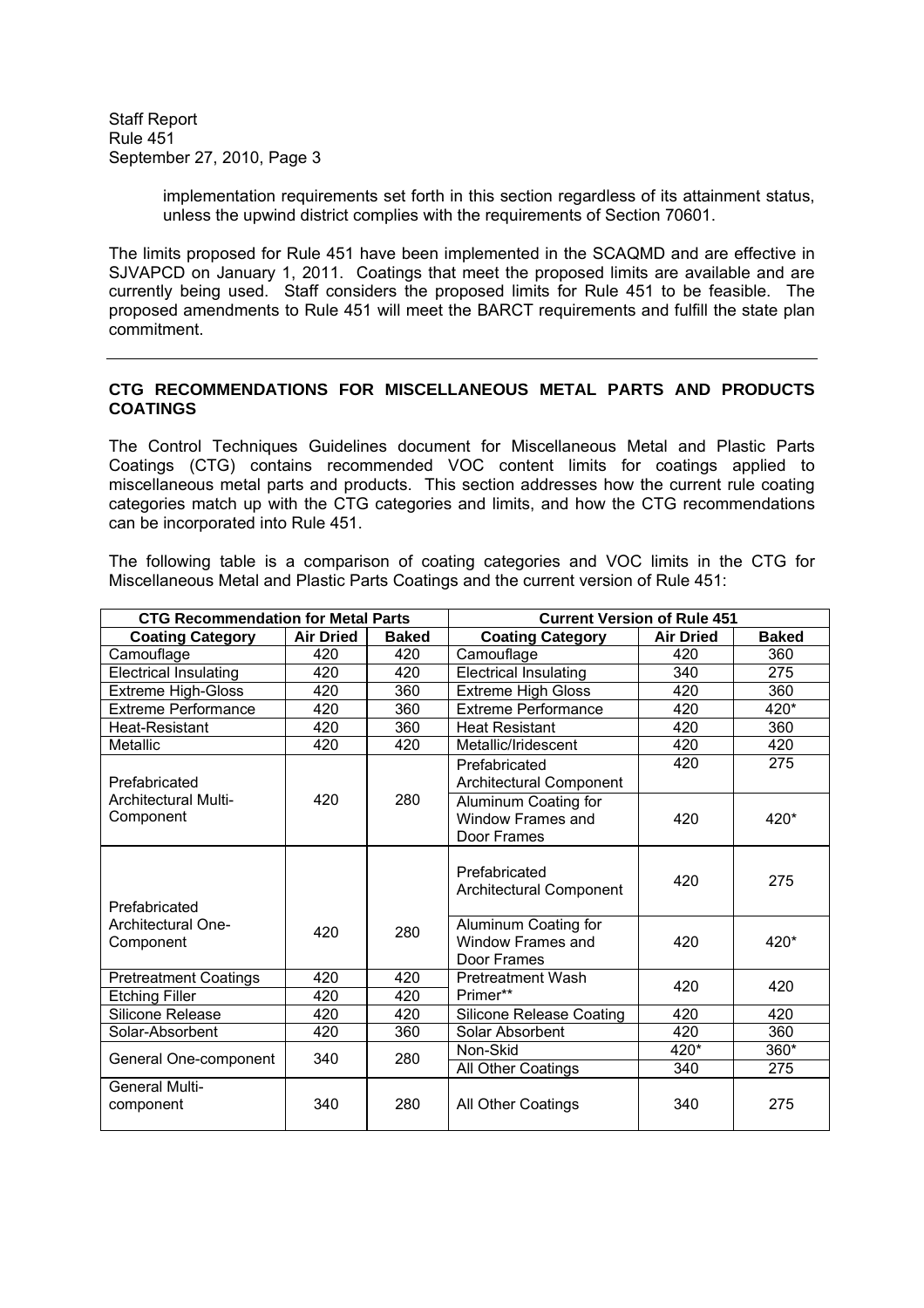| <b>CTG Recommendation for Metal Parts</b> |                  | <b>Current Version of Rule 451</b> |                         |                  |              |
|-------------------------------------------|------------------|------------------------------------|-------------------------|------------------|--------------|
| <b>Coating Category</b>                   | <b>Air Dried</b> | <b>Baked</b>                       | <b>Coating Category</b> | <b>Air Dried</b> | <b>Baked</b> |
| <b>High Performance</b><br>Architectural  | 740              | 740                                |                         |                  |              |
| <b>High Temperature</b>                   | 420              | 420                                |                         |                  | 275          |
| <b>Military Specification</b>             | 340              | 280                                | All Other Coatings      | 340              |              |
| Mold-Seal                                 | 420              | 420                                |                         |                  |              |
| Pan Baking                                | 420              | 420                                |                         |                  |              |
| Repair and Touch Up                       | 420              | 360                                |                         |                  |              |
| Vacuum-Metalizing                         | 420              | 420                                |                         |                  |              |
| Drum Coating, New<br>Exterior             | 340              | 340                                |                         |                  |              |
| Drum Coating, New,<br>Interior            | 420              | 420                                |                         |                  |              |
| Drum Coating,<br>Reconditioned, Exterior  | 420              | 420                                |                         |                  |              |
| Drum Coating,<br>Reconditioned, Interior  | 500              | 500                                |                         |                  |              |

\*This VOC limit in the current version of Rule 451 is less stringent than the VOC limit listed for the corresponding coating category in the CTG.

\*\*In the current version of Rule 451, the definition of "pretreatment wash primer" does not limit the solids content by weight. In the CTG, the definition of "pretreatment coating" limits the solids content to no more than 12 percent by weight, and the definition of "etching filler" limits the solid to less than 23 percent solids by weight. Both categories, pretreatment coating and etching filler, are categorized as pretreatment wash primer in the current version of Rule 451.

The coating categories for aluminum coatings for window frames/door frames and non-skid coatings that are included in the current version of Rule 451 are not listed as coating categories in the CTG. Aluminum coatings for window frames/door frames would be classified under the CTG as "prefabricated architectural one-component or multi-component coatings," and non-skid coatings would be classified under the CTG as "general one-component coatings."

The recommended VOC limits for the coating categories in the CTG, except for the VOC limit for the baked aluminum coatings for window frames/door frames, baked extreme performance, and non-skid coatings, are either equivalent to or less stringent than the VOC limits listed in the corresponding categories in the current version of Rule 451. Therefore, to meet the RACT requirements, Staff is proposing to lower the VOC limits for baked aluminum coatings for window frames/door frames, baked extreme performance, and non-skid coatings in Rule 451 to be consistent with the VOC limits recommended by the CTG.

#### **SUMMARY OF PROPOSED AMENDMENTS**

The significant proposed amendments for Rule 451 are summarized below. For a detailed list of changes, see Appendix B.

# Rule 451 Proposed Amendments

The following table summarizes the proposed VOC content limits of coatings for miscellaneous metal parts and products (other coating categories remain unchanged):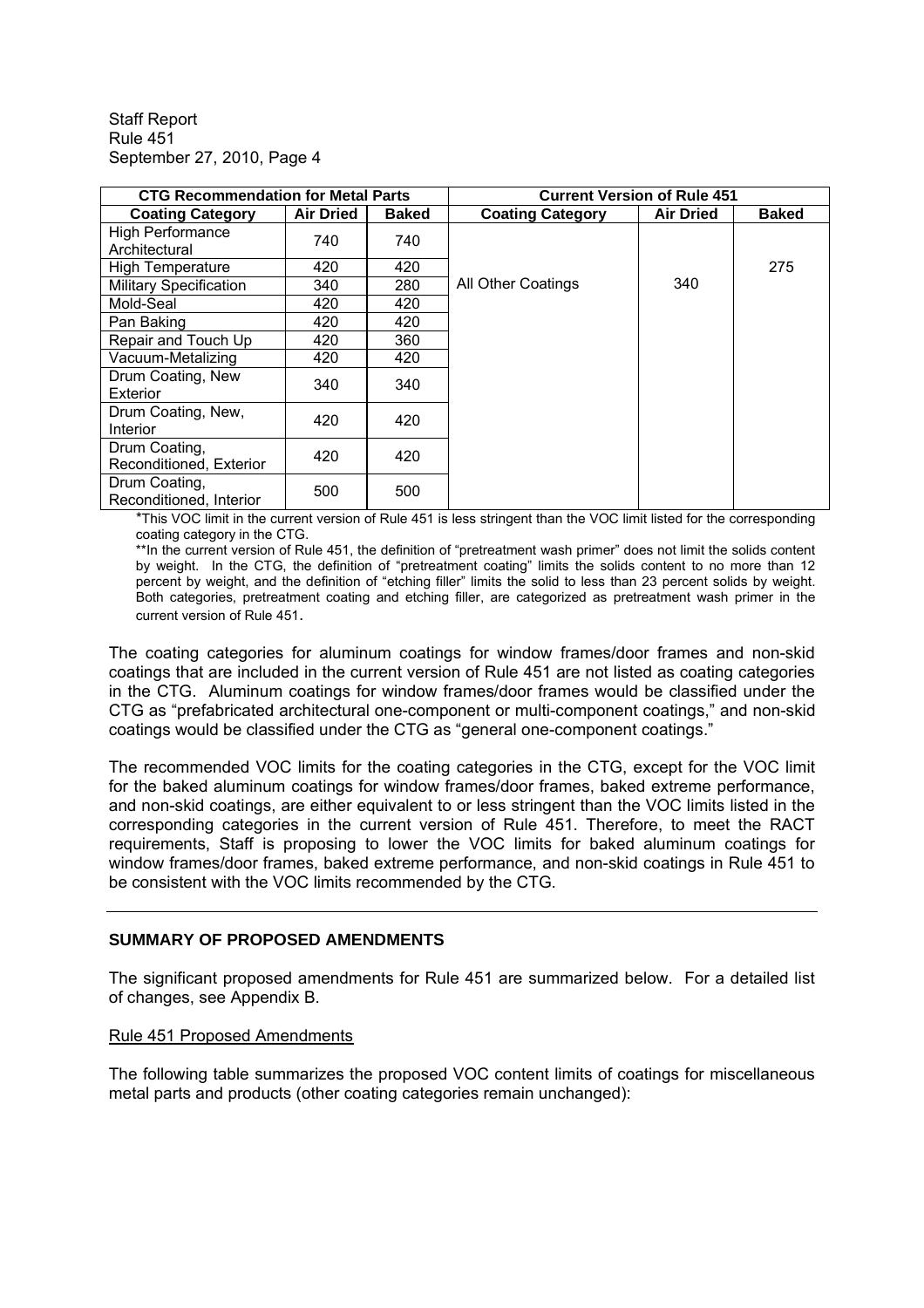|                                                                                                                                    | <b>VOC CONTENT: Grams/Liter (Lbs/Gal)</b><br>less water and exempt compounds |                                                                           |  |  |
|------------------------------------------------------------------------------------------------------------------------------------|------------------------------------------------------------------------------|---------------------------------------------------------------------------|--|--|
| <b>EXISTING COATING CATEGORY</b>                                                                                                   | <b>AIR DRIED</b>                                                             | <b>BAKED</b>                                                              |  |  |
| Aluminum Coating for Window Frames<br>and Door Frames                                                                              | 420 (3.5)                                                                    | 420 (3.5)<br>Effective (six months after<br>date of adoption)<br>275(2.3) |  |  |
| Extreme Performance                                                                                                                | 420 (3.5)                                                                    | 420 (3.5)<br>Effective (six months after<br>date of adoption)<br>360(3.0) |  |  |
| Non-Skid<br>This category will sunset on (six months<br>after date of adoption) and thereafter be<br>subject to All Other Coatings | 420 (3.5)                                                                    | 360(3.0)                                                                  |  |  |
| <b>NEW COATING CATEGORY</b>                                                                                                        | <b>AIR DRIED</b>                                                             | <b>BAKED</b>                                                              |  |  |
| <b>Etching Filler</b>                                                                                                              | 420 (3.5)                                                                    | 420 (3.5)                                                                 |  |  |

The proposed amendments to Rule 451 would make the rule consistent with other District coating rules by expanding the applicability to include any person who supplies, sells, offers for sale, manufactures, distributes, uses, applies, or solicits the use or application of any coating, coating remover (stripper), surface preparation material, and cleanup material for miscellaneous metal parts and products.

The following proposed amendments to Rule 451 would make the rule at least as stringent as the recommended requirements in the CTG applicable to coatings for miscellaneous metal parts and products:

- Add an exemption for automobile and light duty-truck coating operations during manufacture on an assembly line, which are covered by a different CTG (Control Techniques Guidelines for Automotive and Light-Duty Truck Assembly Coatings, EPA-453/R-08-006, September 2008). Currently, there are no sources in Sacramento County to which this CTG applies.
- Reduce the VOC limits for the following types of miscellaneous metal parts and products coatings: baked aluminum coatings for window frames/door frames and baked extreme performance coatings.
- Reduce the VOC limit for non-skid coatings to be equivalent to the recommended limits in the CTG. The non-skid coating would be classified as "general one-component coatings" in the CTG because this coating category is not specifically listed in the CTG. Six months after the date of adoption, the VOC limits for this coating category would be the same limits as for the "all other coatings" category. Staff is proposing to sunset this coating category to simplify the rule. Any non-skid coating applied to miscellaneous metal parts and products would be subject to the VOC content of the "all other coatings" category.
- Add and/or modify definitions for consistency with the CTG.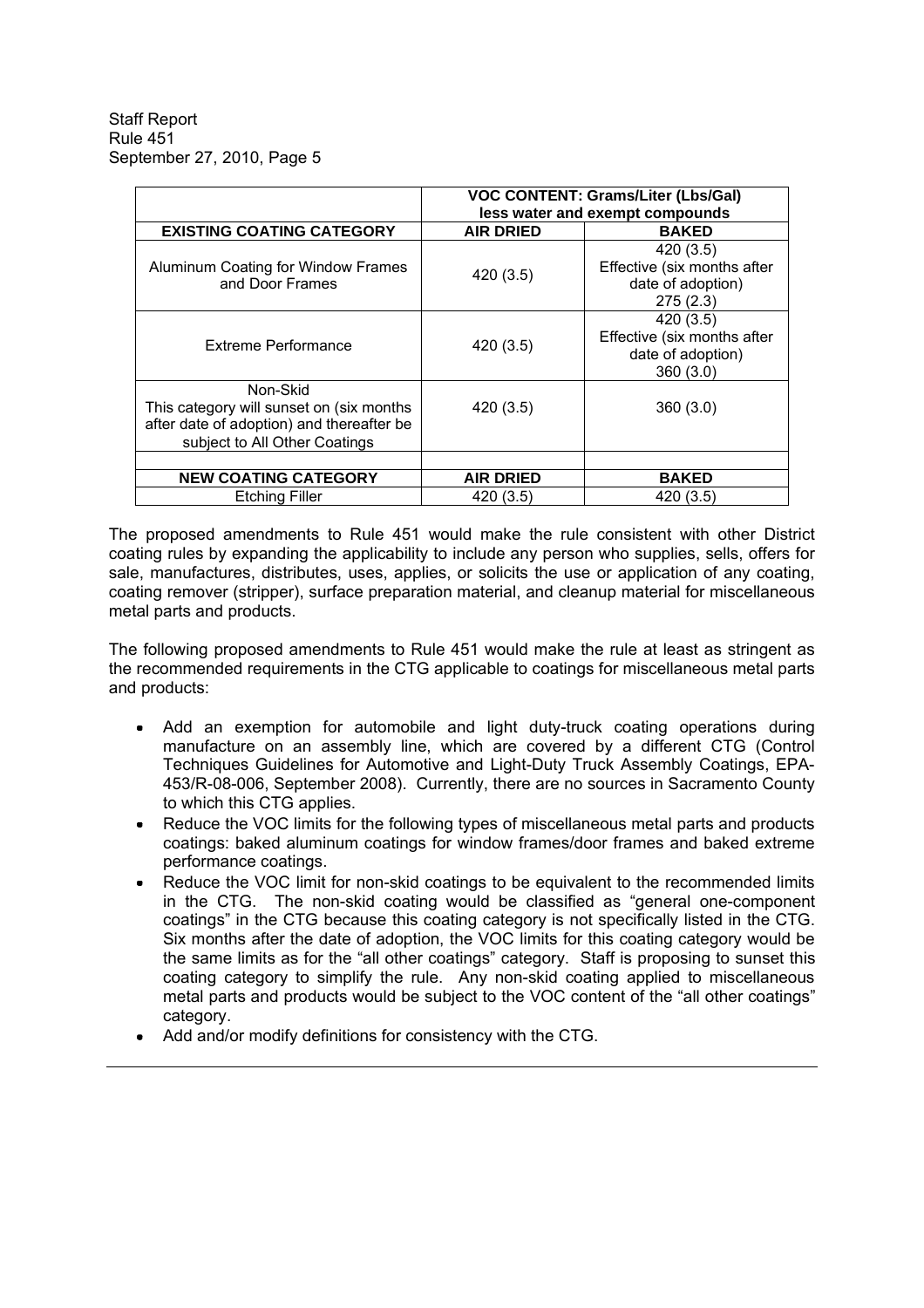#### **EMISSIONS IMPACT**

The District's projected emission inventory for 2011 is 29 tons per year from miscellaneous metal parts and products coatings and 25 tons per year from metal furniture and fixture coatings, not including solvent usages. Even though there are changes to VOC limits, no sources are affected by the proposed amendments to this rule, and therefore, no emission reductions are expected.

#### **COST IMPACT**

Section 40703 of the California HSC requires that the District consider and make public its findings relating to the cost effectiveness of implementing an emission control measure.

No sources are affected by the proposed amendments to this rule. As a result, no additional compliance costs will be incurred.

#### **INCREMENTAL COST EFFECTIVENESS**

The District is required to identify one or more potential control options that achieve the emission reduction objective for the regulation (California Health and Safety Code Section 40920.6).

No source is affected by the proposed amendment to the rule, and therefore, no incremental cost effectiveness analysis is necessary for this rule.

#### **SOCIOECONOMIC IMPACT ANALYSIS**

HSC Section 40728.5 requires a district to perform an assessment of the socioeconomic impacts before adopting, amending, or repealing a rule that will significantly affect air quality or emission limitations. The District Board is required to actively consider the socioeconomic impacts of the proposal and make a good faith effort to minimize adverse socioeconomic impacts.

HSC Section 40728.5 defines "socioeconomic impact" as follows:

- 1. The type of industries or business, including small business, affected by the rule or regulations.
- 2. The impact of the proposed rule or regulations on employment and the economy of the region affected by the adoption of the rule or regulation.
- 3. The range of probable costs, including costs to industry or business, including small business, of the rule or regulation.
- 4. The availability and cost-effectiveness of alternatives to the rule or regulation being proposed or amended.
- 5. The emission reduction potential of the rule or regulation.
- 6. The necessity of adopting, amending, or repealing the rule or regulation to attain state and federal ambient air standards.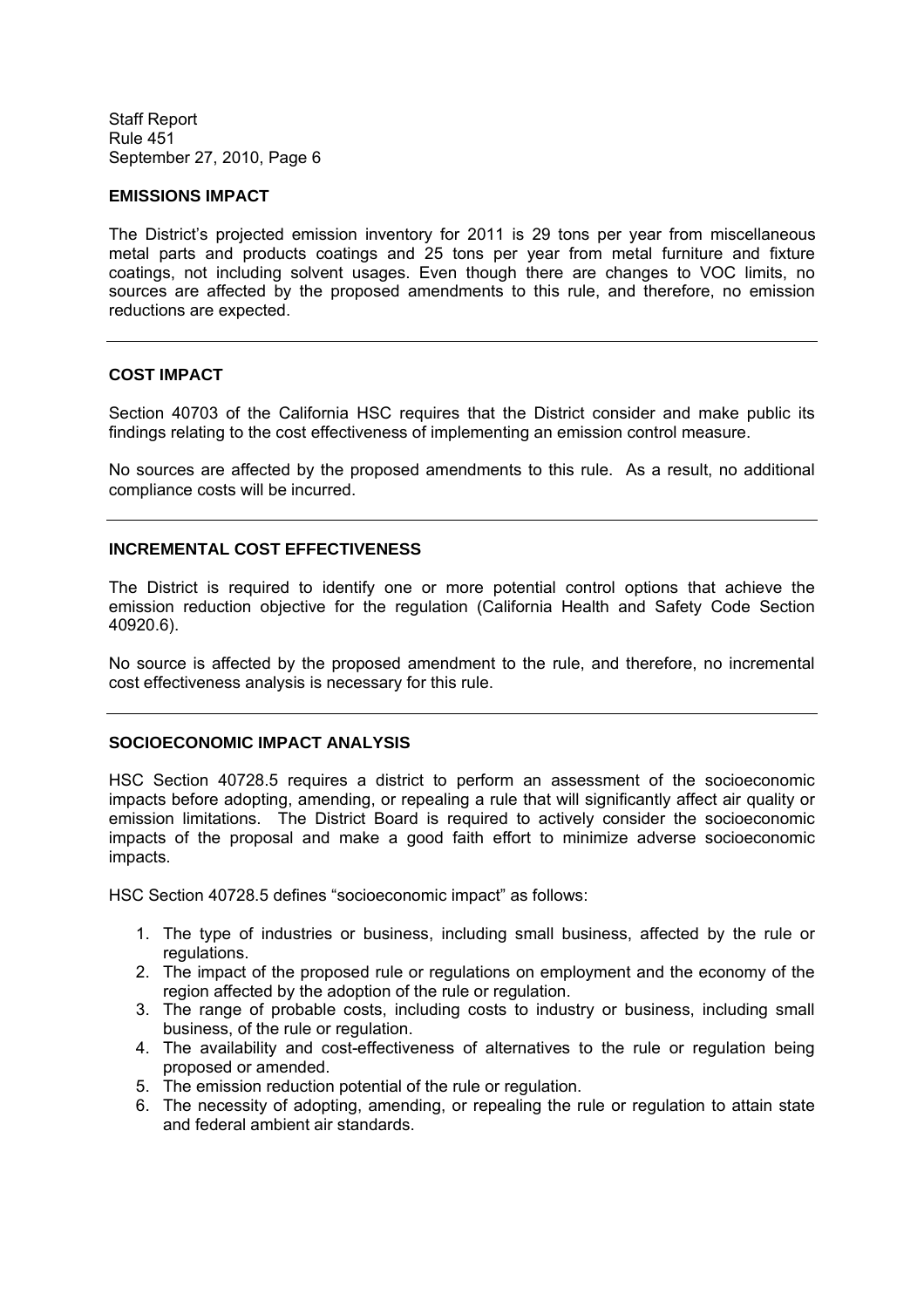Type of industry or business, including small business, affected by the proposed rule: Rule 451 applies to any person/business that performs coating of miscellaneous metal parts and products. These operations are performed in a shop environment. This rule also applies to the manufacturers, sellers or distributors of coatings and solvents for these operations.

Impact on employment and economy in the District of the proposed rule: Staff has found that all applicable facilities are already in compliance with the amendments to Rule 451; therefore, no impact is expected from the proposed amendments to Rule 451.

Range of probable costs, including costs to industry or business, including small business of the proposed rule: No costs are expected for industry/business subject to Rule 451.

Availability and cost effectiveness of alternatives to the proposed rule: An alternative to the proposed amendments to the rule is to not adopt them. However, the District is required by Section 182(b)(2) of the Clean Air Act to revise the SIP to include RACT rules for source types covered by CTG documents. If the proposed amendments to Rule 451 are not adopted, the District will not fulfill the federal RACT requirements or state mandates discussed previously in the Legal Mandates section.

Emission reduction potential of the proposed rule: The proposed amendments to Rule 451 are not expected to achieve emission reductions.

Necessity of adopting the rule: Staff finds that the proposed amendments to Rule 451 are necessary to satisfy the requirements of Section 182(b)(2) of the federal Clean Air Act, which requires the District adopt RACT for CTG source categories. The proposed amendments to Rule 451 are needed to implement RACT requirements for miscellaneous metal parts and products as recommended by the CTG (EPA-453/R-08-003, September 2008).

#### **PUBLIC COMMENTS**

Staff held a public workshop to discuss the proposed amendments on September 16, 2010. A public notice for the workshop was mailed to interested and potentially affected parties, including all permitted stationary sources (except for gas stations and dry cleaners), industry associations, coating manufacturers and suppliers, and all persons who have requested to receive rulemaking notices. The notice was also published as a display ad in the Sacramento Bee and posted on the District web site. The draft rule and staff report were available for public review prior to the public workshop.

Staff received comments and questions concerning Rule 451 at the workshop, as well as written comments from coating manufacturers and distributors. CARB and EPA reviewed the proposed amendments and had no comments. All comments and responses are included in Appendix C.

Oral comments at the workshop as well as subsequent written comments from two coating manufacturers expressed concern that VOC-compliant pretreatment wash primers may not be available if they must meet the proposed addition of solids content to the definition of the coating category.

In the current version of Rule 451, pretreatment wash primers must contain at least 0.5% acid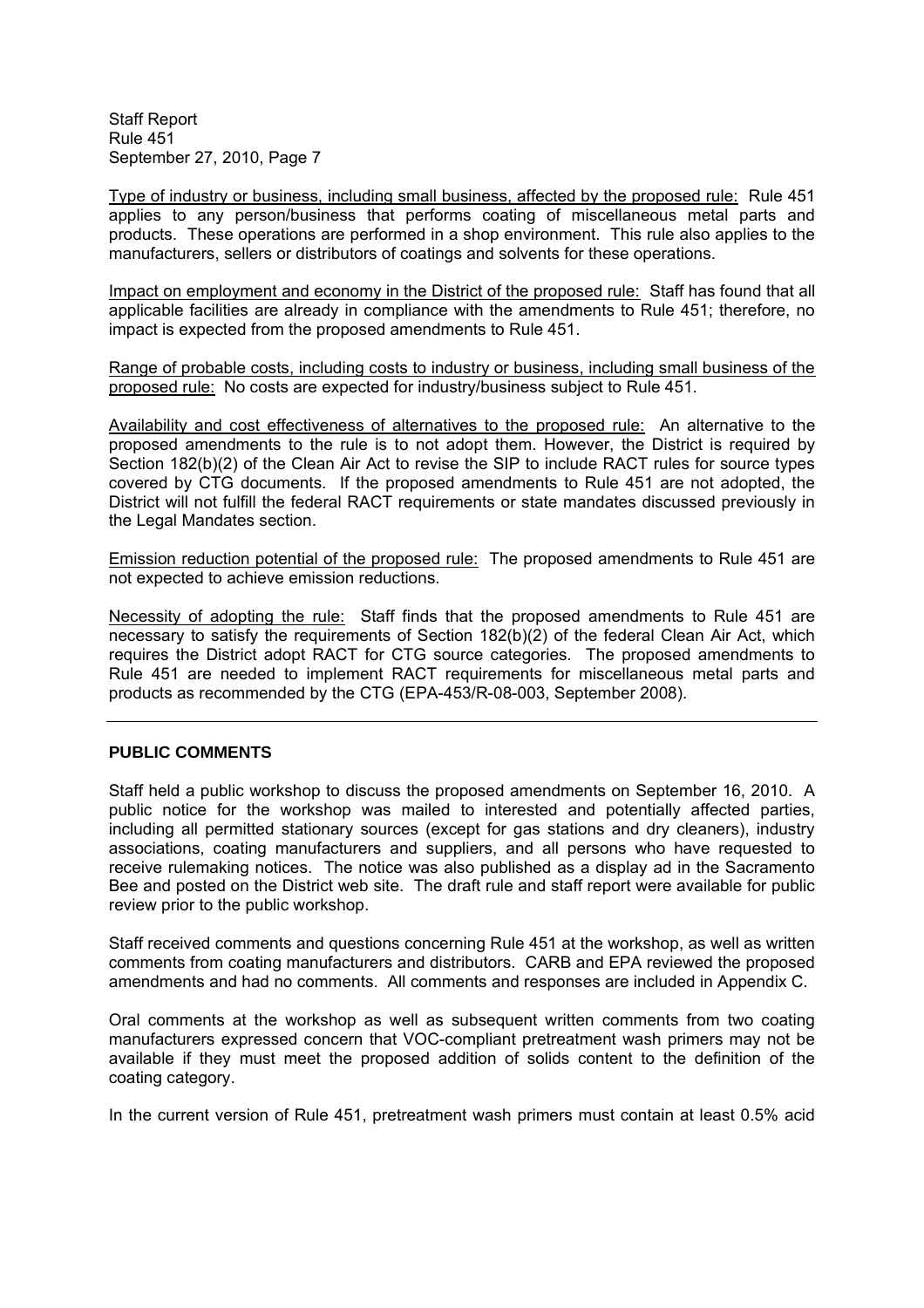by weight, but there is no restriction on solids content. Staff had proposed to add to this definition a restriction limiting the solids content to no more than 12% by weight, consistent with the definition in the CTG. However, the CTG also contains another coating category, "etching filler." that is also applied to bare metal surfaces and must contain at least 0.5% acid by weight and less than 23% solids by weight. The CTG VOC limits for etching filler are the same as the limits for pretreatment wash primer (baked: 420 g/l, air-dried: 420 g/l). Therefore, in response to these comments, Staff is proposing to add the category "etching filler," with the same VOC limits as pretreatment wash primer, consistent with the CTG.

Several other comments and questions concerned the initial proposal to prohibit atomization of cleanup and surface preparation materials. The commenters stated that if surface preparation or cleanup could not be performed using a spray, then operators would need to prepare surfaces or clean equipment using solvent-laden towels and rags, a less effective cleaning technique that may also increase spillage and VOC emissions. Staff had proposed this workplace practice because the CTG had recommended that equipment cleaning be performed without atomizing the cleaning solvent with all spent solvents captured in closed container. However, the CTG did not recommend a VOC limit for the materials used for cleanup or surface preparation. The VOC limit for cleanup and surface preparation materials in Rule 451 is 25 g/l. Staff discussed this issue with EPA. EPA responded that the stringent 25 g/l VOC content limit for cleanup and surface preparation materials would be considered an equivalent control to the prohibition of atomizing cleanup and surface preparation materials, and this workplace practice need not be required. South Coast AQMD Rule 1171, Surface Cleaning Operations, also does not require these work practice requirements when the cleaning solvent contains 25 g/l or less. Therefore, in response to comments, Staff is no longer proposing to prohibit atomization of cleanup and surface preparation materials.

#### **ENVIRONMENTAL REVIEW AND COMPLIANCE**

Staff received a comment that tertiary butyl acetate should be exempted from the definition of VOC to reduce the flammability risks associated with cleaning and gun-flushing with acetonebased cleaners and coatings. With the current proposal, Staff is not proposing to change the VOC limit of 25 g/l for cleaning materials that was established in the September 2008 amendments of Rule 451 and went into effect in September 2009; therefore, this would not be an impact of the current proposal. In addition, the rule does not dictate the use of any specific compound. Nevertheless, Staff has considered the potential flammability risks associated with the use of acetone.

Many conventional cleaning solvents, such as toluene, xylene, methyl ethyl ketone and isopropyl alcohol are as flammable as acetone. Acetone has a lower flashpoint  $(-4 \degree F)$  than conventional solvents. However, its lower explosive limit of 26,000 ppmv in air is higher than other solvents, and this concentration is not likely to be achieved in a well-ventilated shop environment. In addition, businesses are required to report the storage and use of flammable materials to local fire departments, which in turn require permits with conditions that may include specifications for sprinkler systems, electrical systems, ventilation, and containment.

Coating facilities in Sacramento are already using acetone for cleaning operations, and Staff is not aware of any flammability problems associated with its use. Requirements for solvents to contain 25 g/l or less VOC have been in effect in South Coast AQMD Rule 1171, Solvent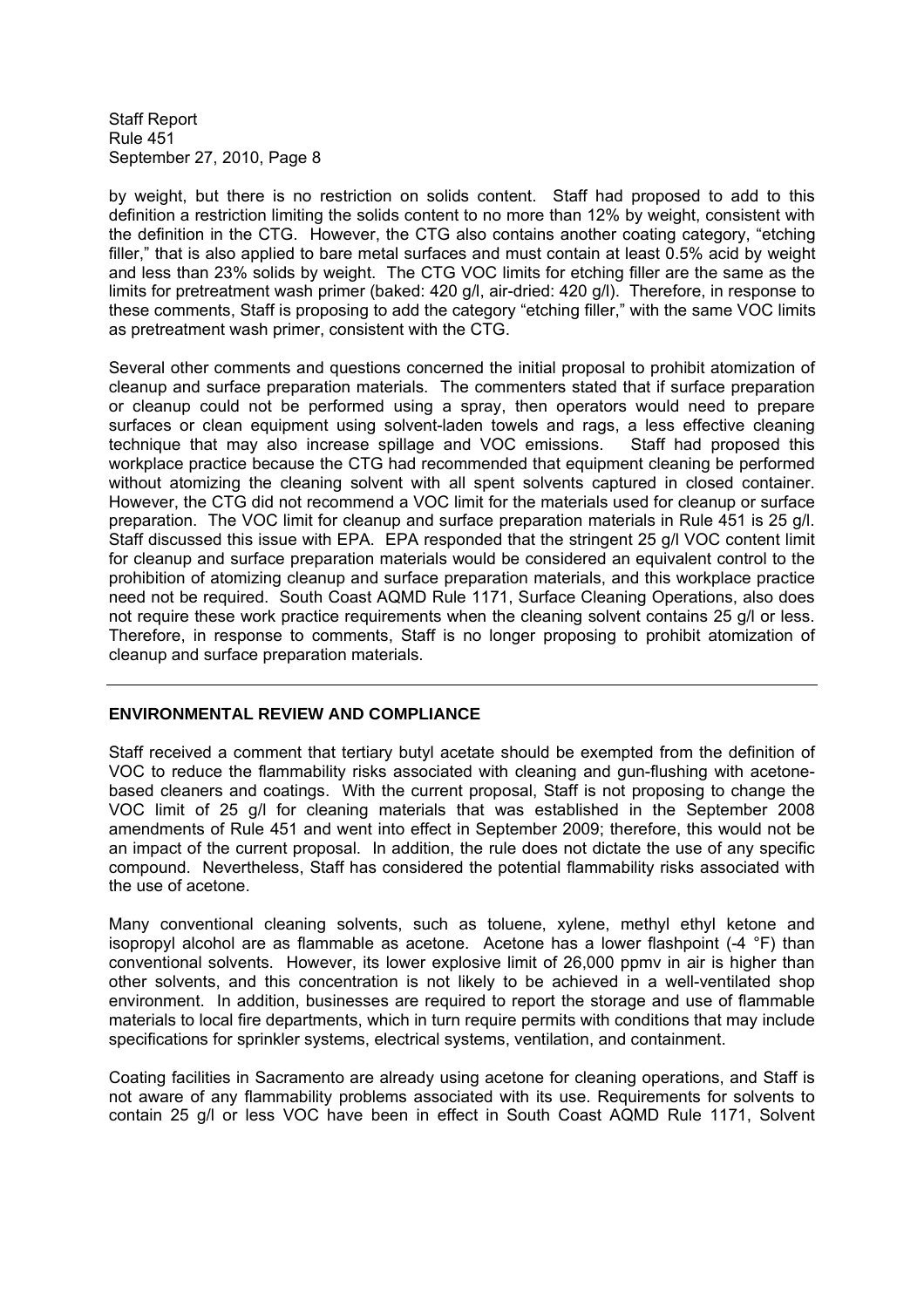Cleaning Operations, since 2003. Sources there have largely used acetone to comply, with no significant adverse effects. Therefore, Staff considers the flammability concerns regarding the use of acetone to be unwarranted.

California Public Resources Code (Section 21159) requires an environmental analysis of the reasonably foreseeable methods of compliance. The proposed amendments to Rule 451 are not expected to require any source within the District to change its operations to comply.

Staff finds that the proposed rule is exempt from the California Environmental Quality Act as an action by a regulatory agency for protection of the environment (Class 8 Categorical Exemption, Section 15308 State CEQA Guidelines) and because it can be seen with certainty that there is no possibility that the activity in question may have a significant adverse effect on the environment. (Section 15061(b)(3), State CEQA Guidelines).

#### **FINDINGS**

The California Health and Safety Code (HSC), Division 26, Air Resources, requires local districts to comply with a rule adoption protocol as set forth in Section 40727 of the Code. This section has been revised through legislative mandate to contain six findings that the District must make when developing, amending, or repealing a rule. The findings and their statutory definitions are listed in the following table.

| <b>Finding Required</b>                                                                                                                                                                                                                                                                                        | <b>Finding for Rule 451</b>                                                                                                                                                                                                                                                        |
|----------------------------------------------------------------------------------------------------------------------------------------------------------------------------------------------------------------------------------------------------------------------------------------------------------------|------------------------------------------------------------------------------------------------------------------------------------------------------------------------------------------------------------------------------------------------------------------------------------|
| <b>Authority:</b> The District must find that a provision of<br>law or of a state or federal regulation permits or<br>requires the District to adopt, amend, or repeal the<br>rule.                                                                                                                            | The District is authorized to adopt and amend Rule 451<br>by California Health and Safety Code (HSC) Sections<br>40001, 40702, 40716, 41010 and 41013. [HSC Section<br>40727(b)(2)].                                                                                               |
| <b>Necessity:</b> The District must find that the rulemaking<br>demonstrates a need exists for the rule, or for its<br>amendment or repeal.                                                                                                                                                                    | It is necessary to amend Rule 451 to comply with the<br>Reasonably Available Control Technology requirements<br>of the federal Clean Air Act Sections 172(c)(1) and<br>182(b)(2)(A), and BARCT requirements of HSC Section<br>40919(a)(3) [HSC Section 40727(b)(1)].               |
| <b>Clarity:</b> The District must find that the rule is written<br>or displayed so that its meaning can be easily<br>understood by the persons directly affected by it.                                                                                                                                        | Staff has reviewed the proposed amendments to the rule<br>and determined that it can be understood by the affected<br>parties. In addition, the record contains no evidence that<br>people directly affected by the rule cannot understand<br>the rule. [HSC Section 40727(b)(3)]. |
| <b>Consistency:</b> The rule is in harmony with, and not in<br>conflict with or contradictory to, existing statutes,<br>court decisions, or state or federal regulations.                                                                                                                                      | The proposed amendments to the rule do not conflict<br>with, and are not contradictory to, existing statutes, court<br>decisions, or state or federal regulations. [HSC Section<br>$40727(b)(4)$ ].                                                                                |
| Non-Duplication: The District must find that either:<br>1) The rule does not impose the same requirements<br>as an existing state or federal regulation; or (2) that<br>the duplicative requirements are necessary or proper<br>to execute the powers and duties granted to, and<br>imposed upon the District. | The proposed amendments to the rule do not duplicate<br>any existing state or federal regulations. [HSC Section<br>40727(b)(5)].                                                                                                                                                   |

## **Rule 451 – Required Findings**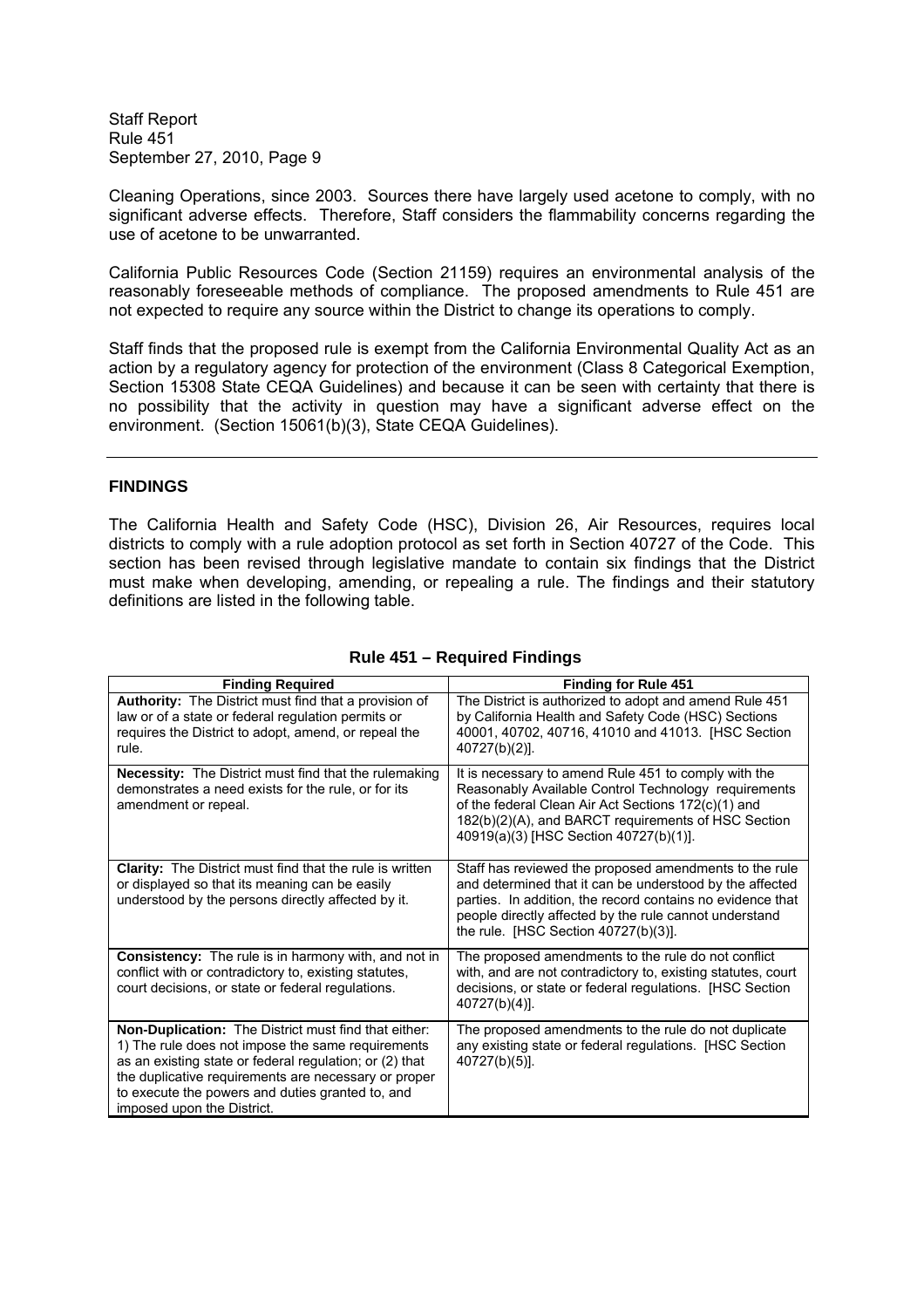| <b>Finding Required</b>                                                                                                                                                                                                                                     | <b>Finding for Rule 451</b>                                                                                                                                                                                                           |
|-------------------------------------------------------------------------------------------------------------------------------------------------------------------------------------------------------------------------------------------------------------|---------------------------------------------------------------------------------------------------------------------------------------------------------------------------------------------------------------------------------------|
| <b>Reference:</b> The District must refer to any statute.<br>court decision, or other provision of law that the<br>District implements, interprets, or makes specific by<br>adopting, amending or repealing the rule.                                       | In adopting the proposed amendment to the rule, the<br>District is implementing the requirements of HSC<br>Sections 40919(a)(3) and Sections 172(c)(1) and<br>182(b)(2)(A) of the federal Clean Air Act. [HSC Section<br>40727(b)(6)] |
| <b>Additional Informational Requirements: In</b><br>complying with HSC Section 40727.2, the District<br>must identify all federal requirements and District<br>rules that apply to the same equipment or source<br>type as the proposed rule or amendments. | Appendix A includes a comparison with federal<br>requirements. [HSC Section 40727.2].                                                                                                                                                 |

#### **REFERENCES**

- 1. Sacramento Metropolitan Air Quality Management District, 2009 Triennial Report and Plan Revision, January 28, 2010.
- 2. San Joaquin Valley Air Pollution Control District. Final Draft Staff Report for Proposed Amendments to Rule 4603, Surface Coating of Metal Parts and Products, and Rule 4684, Polyester Resin Operations, August 2009.
- 3. South Coast Air Quality Management District, Rule 1107 Coating of Metal Parts and Products, January 6, 2006.
- 4. South Coast Air Quality Management District, Rule 1171 Solvent Cleaning Operations, August 2, 2002.
- 5. South Coast Air Quality Management District, Rule 1171 Solvent Cleaning Operations, May 1, 2009.
- 6. U.S. Environmental Protection Agency. "Air Quality Criteria for Ozone and Related Photochemical Oxidants", (EPA 600/R-05/004aF), February 2006.
- 7. U.S. Environmental Protection Agency. Control Techniques Guidelines for Automobile and Light-Duty Truck Assembly Coatings. (EPA-453/R-08-006), September 2008.
- 8. U.S. Environmental Protection Agency. Control Techniques Guidelines for Miscellaneous Metal and Plastic Parts Coatings. (EPA-453/R-08-003), September, 2008.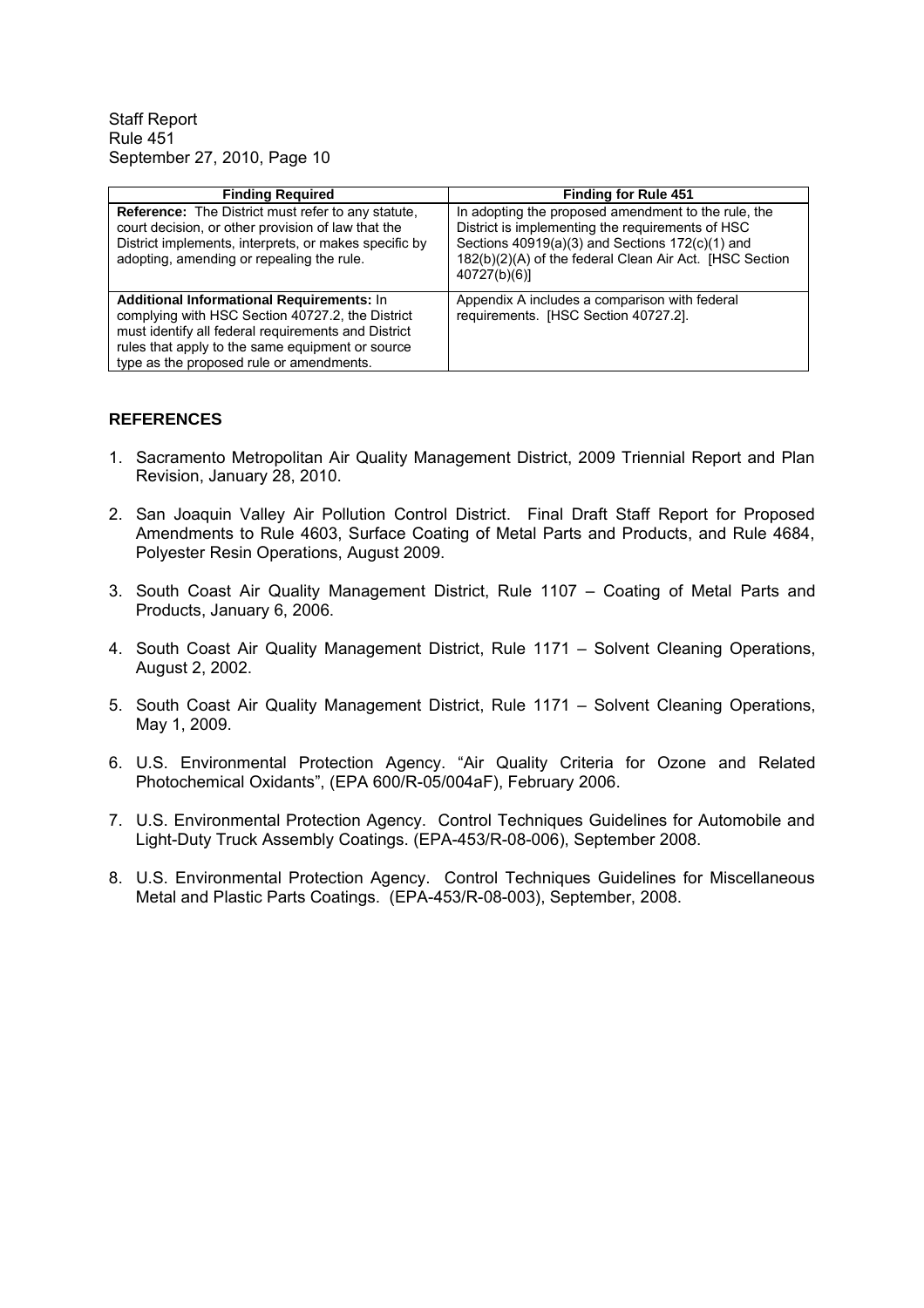# **APPENDIX A**

#### **40727.2 Matrix for Proposed Amendments to Rule 451, Surface Coating of Miscellaneous Metal Parts and Products**

|                                  |                                      | <b>Comparative Requirements</b>                                                                                                                                                                                                                                                                                                                                                                                                                                                                                                                                                                                                                                                                       |                                                                                                                |  |
|----------------------------------|--------------------------------------|-------------------------------------------------------------------------------------------------------------------------------------------------------------------------------------------------------------------------------------------------------------------------------------------------------------------------------------------------------------------------------------------------------------------------------------------------------------------------------------------------------------------------------------------------------------------------------------------------------------------------------------------------------------------------------------------------------|----------------------------------------------------------------------------------------------------------------|--|
| <b>Elements of</b><br>Comparison | <b>Specific</b><br><b>Provisions</b> | <b>Proposed Rule 451</b>                                                                                                                                                                                                                                                                                                                                                                                                                                                                                                                                                                                                                                                                              | <b>Best Available Control</b><br><b>Technology (BACT)/ Lowest</b><br><b>Achievable Emission Rate</b><br>(LAER) |  |
| Applicability                    |                                      | Any person who supplies, sells,<br>offers for sale, manufactures,<br>distributes, uses, applies, or<br>solicits the use or application of<br>any coating for miscellaneous<br>metal parts and products within<br>the District.                                                                                                                                                                                                                                                                                                                                                                                                                                                                        | Surface coating of miscellaneous<br>metal parts and products                                                   |  |
| Exemptions                       |                                      | Usage of materials exceeding<br>VOC content less than 55 gal/yr<br>Coating of prefabricated<br>architectural components or<br>structures not coated in a shop<br>environment, motor vehicles,<br>aircraft or aerospace vehicles,<br>components, and tooling, cans,<br>coils, or magnetic wire; magnetic<br>data storage discs; metal parts of<br>pleasure crafts<br>Adhesives, safety-indicating<br>coatings, stencil coatings;<br>conformal coatings; hand lettering<br>coatings; automobile and light-<br>duty truck assembly coatings<br>Coatings from aerosol containers<br>less than or equal to 1 liter<br>Touch-up coating and repair<br>coating operations, application of<br>texture coating |                                                                                                                |  |
| Averaging<br>Provisions          |                                      | None                                                                                                                                                                                                                                                                                                                                                                                                                                                                                                                                                                                                                                                                                                  |                                                                                                                |  |
| Units                            |                                      | Grams of VOC per liter of material<br>or pounds of VOC per gallons of<br>material                                                                                                                                                                                                                                                                                                                                                                                                                                                                                                                                                                                                                     |                                                                                                                |  |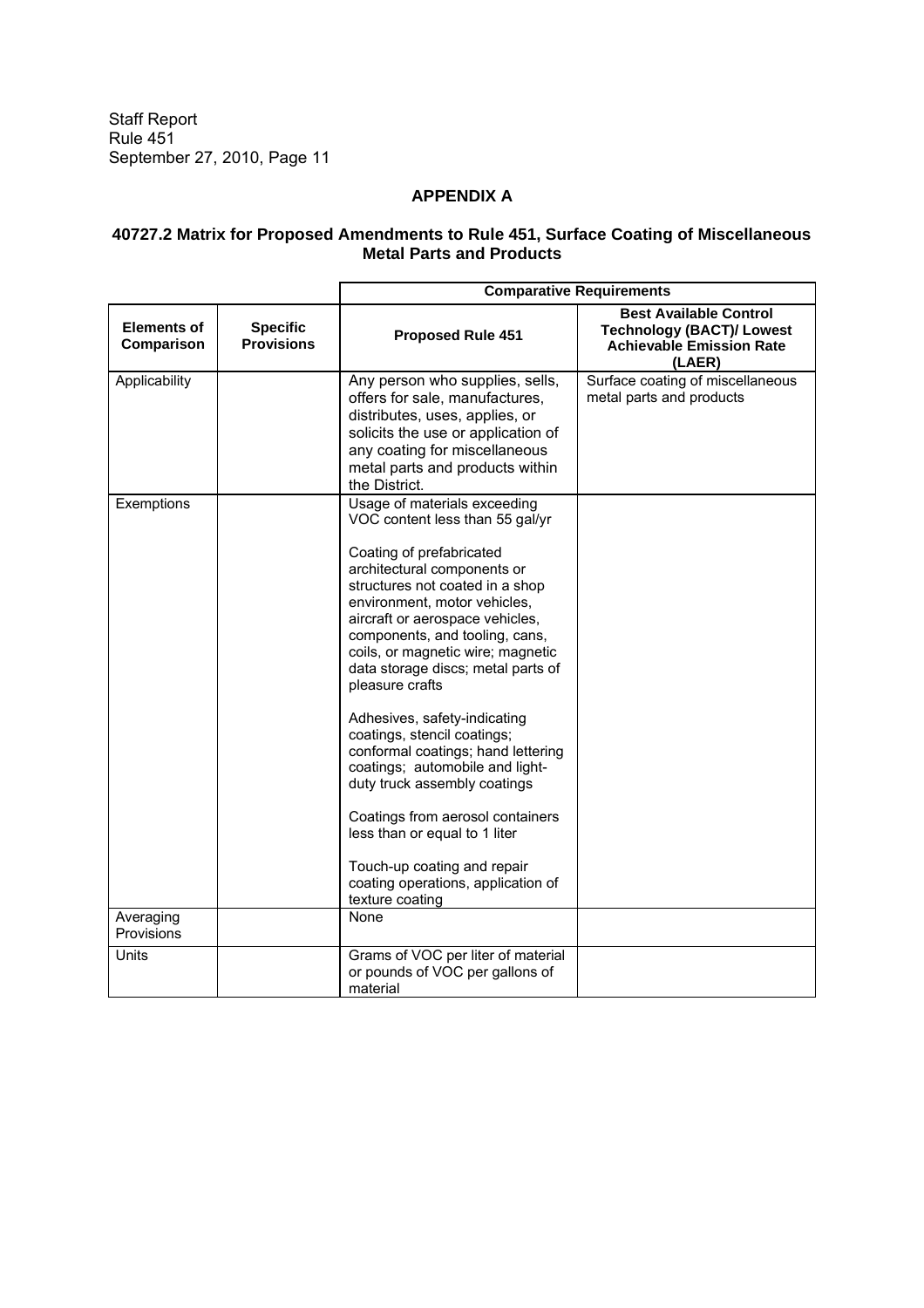|                                      |                                      | <b>Comparative Requirements</b>                                                                                                                                                                                                  |                                                                                                                                                                                                                                                               |  |
|--------------------------------------|--------------------------------------|----------------------------------------------------------------------------------------------------------------------------------------------------------------------------------------------------------------------------------|---------------------------------------------------------------------------------------------------------------------------------------------------------------------------------------------------------------------------------------------------------------|--|
| <b>Elements of</b><br>Comparison     | <b>Specific</b><br><b>Provisions</b> | Proposed Rule 451                                                                                                                                                                                                                | <b>Best Available Control</b><br><b>Technology (BACT)/ Lowest</b><br><b>Achievable Emission Rate</b><br>(LAER)                                                                                                                                                |  |
| Emissions<br>Limits                  |                                      | Emission limits specified in<br>Sections 301-303 and 305.3-<br>305.4, or install emissions control<br>equipment specified in Section<br>306 with overall system efficiency<br>of $\geq 90\%$ .                                   | For spray booths with an exhaust<br>less than 30,000 acfm, use low<br>VOC materials achieved in<br>practice and high-transfer<br>efficiency equipment.                                                                                                        |  |
|                                      |                                      |                                                                                                                                                                                                                                  | For spray booths with an exhaust<br>flow rate greater than or equal<br>30,000 acfm, use an air pollution<br>control device when it is cost-<br>effective; otherwise, use low VOC<br>materials achieved in practice and<br>high transfer efficiency equipment. |  |
|                                      | Compliance<br>alternatives           | Emission control equipment                                                                                                                                                                                                       | Emission control equipment                                                                                                                                                                                                                                    |  |
| <b>Work Practice</b><br>Requirements |                                      | Closed containers for disposal of<br>materials used for surface<br>preparation, cleanup and coating<br>removal; closed containers;<br>minimizing spills, and conveyance<br>of VOC materials using closed<br>containers or pipes. | Closed containers for disposal of<br>materials used for surface<br>preparation, cleanup and coating<br>removal; closed containers;<br>cleanup to take place in an<br>enclosed system, no atomizing of<br>cleanup or surface preparation<br>solvent.           |  |
| Monitoring/<br>Records               | Recordkeeping                        | Currently used list of materials;<br>product data sheets of all<br>materials; daily and monthly<br>usages; recordkeeping for air<br>pollution control equipment if<br>used.                                                      |                                                                                                                                                                                                                                                               |  |
|                                      | Frequency                            | Daily and/or monthly for coating<br>usages. Records kept for a<br>continuous five-year period.                                                                                                                                   |                                                                                                                                                                                                                                                               |  |
| Monitoring/<br>Testing               | <b>Test Methods</b>                  | Applicable test methods are<br>specified under Section 502 of the<br>rule.                                                                                                                                                       |                                                                                                                                                                                                                                                               |  |
|                                      | Frequency                            | No frequency specified in the rule                                                                                                                                                                                               |                                                                                                                                                                                                                                                               |  |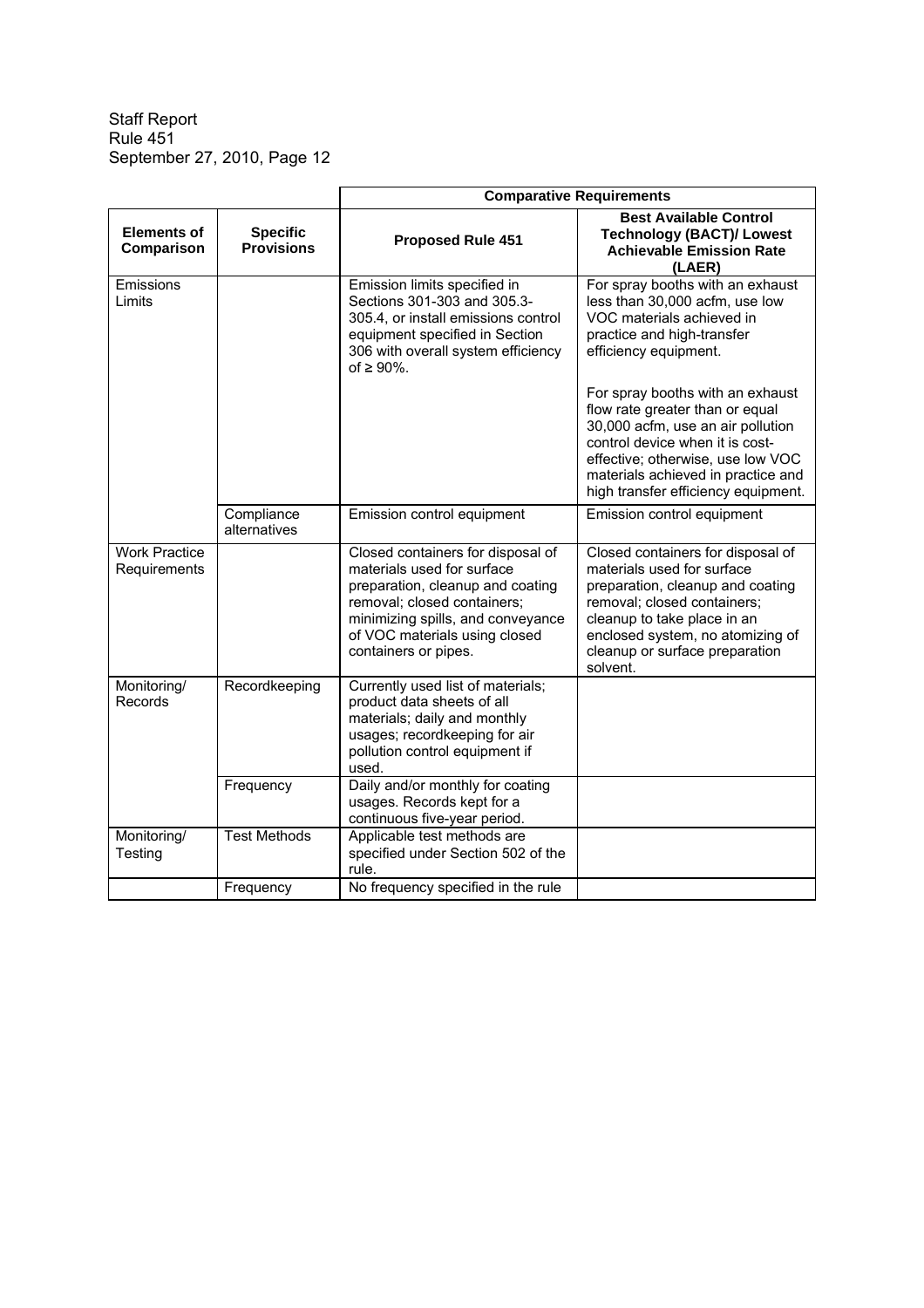# **APPENDIX B LIST OF CHANGES TO RULE**

# **Rule 451, Surface Coating of Miscellaneous Metal Parts and Products**

| <b>NEW</b>       | <b>EXISTING</b>  |                                                                                              |
|------------------|------------------|----------------------------------------------------------------------------------------------|
| <b>SECTION</b>   | <b>SECTION</b>   | <b>PROPOSED CHANGES</b>                                                                      |
| <b>NUMBER</b>    | <b>NUMBER</b>    |                                                                                              |
| 102              | Same             | Expanded the applicability to include any person who supplies, sells,                        |
|                  |                  | offers for sale, manufactures, distributes, uses, applies or solicits the                    |
|                  |                  | use or application of any miscellaneous metal parts and products                             |
|                  |                  | coatings, coating removers (strippers), surface preparation material,                        |
|                  |                  | and cleanup material.                                                                        |
| 110              | Same             | Revised section references.                                                                  |
| 111              | Same             | Revised language for consistency with other District rules. Removed                          |
|                  |                  | the coating operation description specific to each District rule.                            |
|                  |                  | Updated and capitalized rule titles.                                                         |
| N/A              | 111.6            | Removed section because Rule 456 was already listed.                                         |
| 112              | Same             | Revised section references.                                                                  |
| 113              | Same             | Changed the term "provisions" to "requirements" for rule consistency.                        |
| 114              | Same             | Revised language for clarification.                                                          |
| 114.2            | Same             | Changed to the use the term "texture coating" consistent with the<br>CTG (EPA-453/R-08-003). |
| 116              | N/A              | Added exemption for automobile and light-duty truck assembly                                 |
|                  |                  | coating operations.                                                                          |
| 205              | 206              | Moved definition of "application equipment" to be in alphabetical                            |
|                  |                  | order.                                                                                       |
| 206              | 205              | Section renumbered.                                                                          |
| 207              | N/A              | Added definition of "automobile" to clarify the automobile and light-                        |
|                  |                  | duty assembly operations exemption.                                                          |
| 208              | N/A              | Added definition of "automobile and light-duty truck assembly                                |
|                  |                  | operations" to clarify the automobile and light-duty assembly                                |
|                  |                  | operations exemption.                                                                        |
| 209-213          | 207-211          | Section renumbered.                                                                          |
| 214              | 212              | Revised language for clarification.                                                          |
| <b>NA</b>        | $\overline{213}$ | Removed "conformal coating" definition because it is no longer used                          |
|                  |                  | in the rule.                                                                                 |
| 215              | 214              | Section renumbered.                                                                          |
| $\overline{216}$ | $\overline{215}$ | Revised the definition of "electrical insulating coating" to be                              |
|                  |                  | consistent with the CTG.                                                                     |
| 217              | 216              | Section renumbered.                                                                          |
| N/A              | 217              | Removed "enclosed gun cleaner" definition because it no longer                               |
|                  |                  | relates to any requirement.                                                                  |
| 219              | N/A              | Added definition of "etching filler" consistent with the CTG.                                |
| 220              | 219              | Section renumbered.                                                                          |
| 221              | 220              | Revised definition of "extreme high gloss coating" to update the test                        |
|                  |                  | method and added "at least" to show at least 75% reflectance.                                |
| 222-228          | 221-227          | Sections renumbered.                                                                         |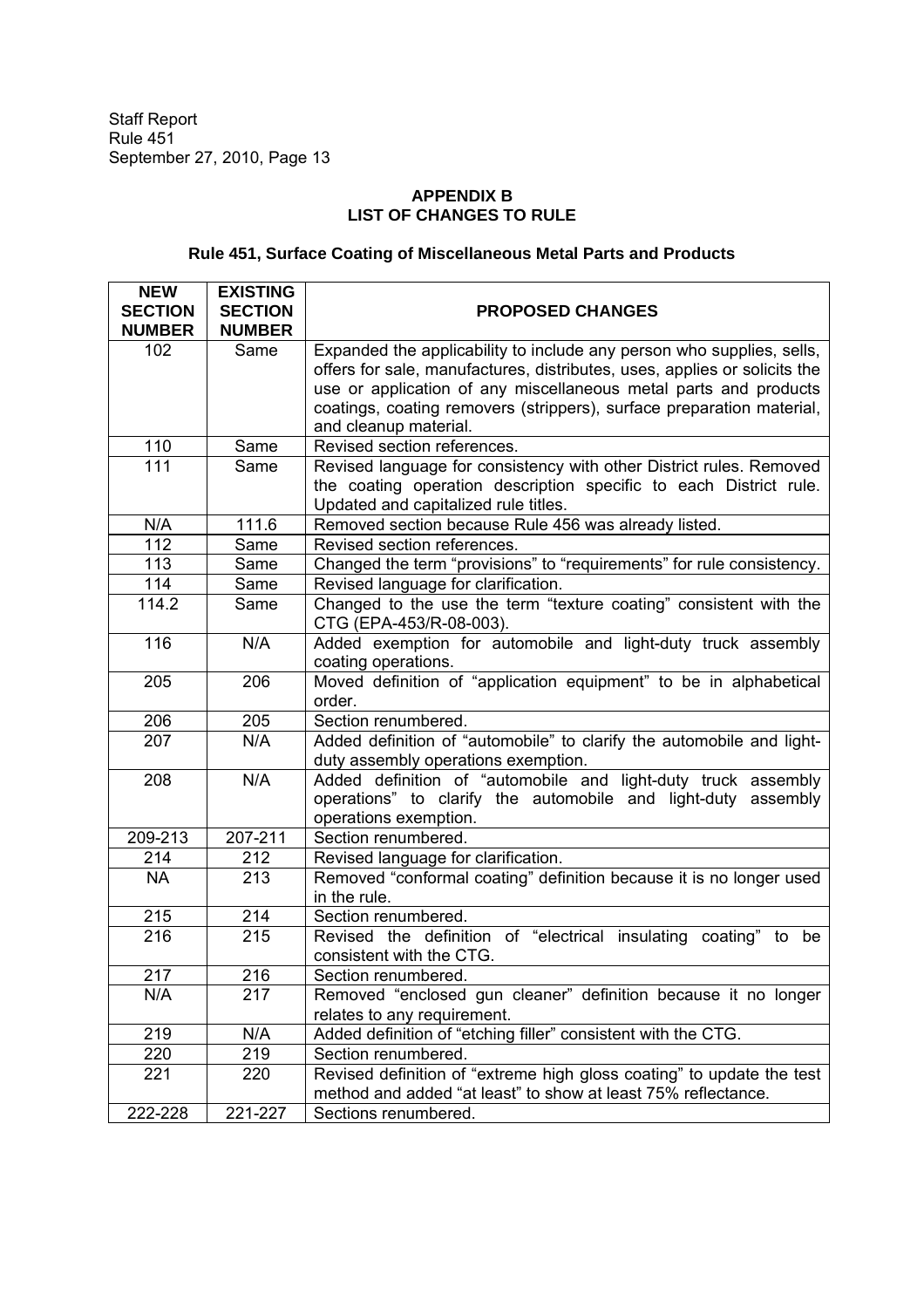| <b>NEW</b>     | <b>EXISTING</b> |                                                                                                                                                                                                                                                                                                                                                                                          |
|----------------|-----------------|------------------------------------------------------------------------------------------------------------------------------------------------------------------------------------------------------------------------------------------------------------------------------------------------------------------------------------------------------------------------------------------|
| <b>SECTION</b> | <b>SECTION</b>  | <b>PROPOSED CHANGES</b>                                                                                                                                                                                                                                                                                                                                                                  |
| <b>NUMBER</b>  | <b>NUMBER</b>   |                                                                                                                                                                                                                                                                                                                                                                                          |
| 229            | N/A             | Added definition of "light-duty truck" to clarify the automobile and                                                                                                                                                                                                                                                                                                                     |
|                |                 | light-duty assembly operations exemption.                                                                                                                                                                                                                                                                                                                                                |
| 230            | 228             | Section renumbered.                                                                                                                                                                                                                                                                                                                                                                      |
| 231            | N/A             | Added definition of "mask coating" consistent with the CTG.                                                                                                                                                                                                                                                                                                                              |
| 232-235        | 229-232         | Section renumbered.                                                                                                                                                                                                                                                                                                                                                                      |
| 236            | 233             | Changed "non-compliant coating" to "non-compliant material".<br>Revised definition to apply to all coatings, coating removers,<br>cleaning or surface preparation materials that do not comply with the<br>VOC limits and are not exempt. Section references updated.                                                                                                                    |
| 237            | 234             | Added sunset date for "non-skid coating" coating category after<br>which these coatings are subject to "all other coating" category.                                                                                                                                                                                                                                                     |
| 238            | 235             | Section renumbered.                                                                                                                                                                                                                                                                                                                                                                      |
| 239            | 236             | Revised definition of "pretreatment wash primer" to include percent                                                                                                                                                                                                                                                                                                                      |
|                |                 | solids by weight, consistent with the CTG.                                                                                                                                                                                                                                                                                                                                               |
| 240            | 237             | Revised definition of "repair coating" for clarification.                                                                                                                                                                                                                                                                                                                                |
| 241-246        | 238-243         | Section renumbered.                                                                                                                                                                                                                                                                                                                                                                      |
| 247            | 244             | Revised definition of "stencil coating" for clarification.                                                                                                                                                                                                                                                                                                                               |
| 248            | 245             | Section renumbered.                                                                                                                                                                                                                                                                                                                                                                      |
| 249            | 246             | Revised the term "textured finish" to<br>"texture coating" to be                                                                                                                                                                                                                                                                                                                         |
|                |                 | consistent with the CTG.                                                                                                                                                                                                                                                                                                                                                                 |
| 250-252        | 247-249         | Section Renumbered.                                                                                                                                                                                                                                                                                                                                                                      |
| 301            | Same            | Lowered VOC content limits, effective 6 months after date of<br>adoption, for baked aluminum coating for window frames and door<br>frames and baked extreme performance coatings, consistent with<br>the CTG. Added sunset date for non-skid coatings and updated<br>section references. Added new coating category for "etching filler"<br>and its VOC limits, consistent with the CTG. |
| 302            | Same            | Removed expired date. Added new coating category for "etching<br>filler" and its VOC limits.                                                                                                                                                                                                                                                                                             |
| 305            | Same            | Removed expired dates and sections that have expired.                                                                                                                                                                                                                                                                                                                                    |
| 306            | Same            | Revised section references.                                                                                                                                                                                                                                                                                                                                                              |
| 401            | Same            | Revised language to include coating removers, surface preparation<br>and cleanup materials for rule consistency.                                                                                                                                                                                                                                                                         |
| 402            | Same            | Revised section references.                                                                                                                                                                                                                                                                                                                                                              |
| 403            | Same            | Revised section references.                                                                                                                                                                                                                                                                                                                                                              |
| 404            | Same            | Revised section references.                                                                                                                                                                                                                                                                                                                                                              |
| 407            | Same            | Revised section references.                                                                                                                                                                                                                                                                                                                                                              |
| 501            | Same            | Added section reference.                                                                                                                                                                                                                                                                                                                                                                 |
| 501.1          | Same            | Clarified in section 501.1.a that requirement is applicable to coating<br>removers and surface preparation and cleanup materials, in addition<br>to the coatings. Revised section references.                                                                                                                                                                                            |
| 501.2          | Same            | Revised section references.                                                                                                                                                                                                                                                                                                                                                              |
| 501.3          | Same            | Clarified that requirement is applicable to coating removers and<br>surface preparation and cleanup material in addition to coatings.<br>Revised section references.                                                                                                                                                                                                                     |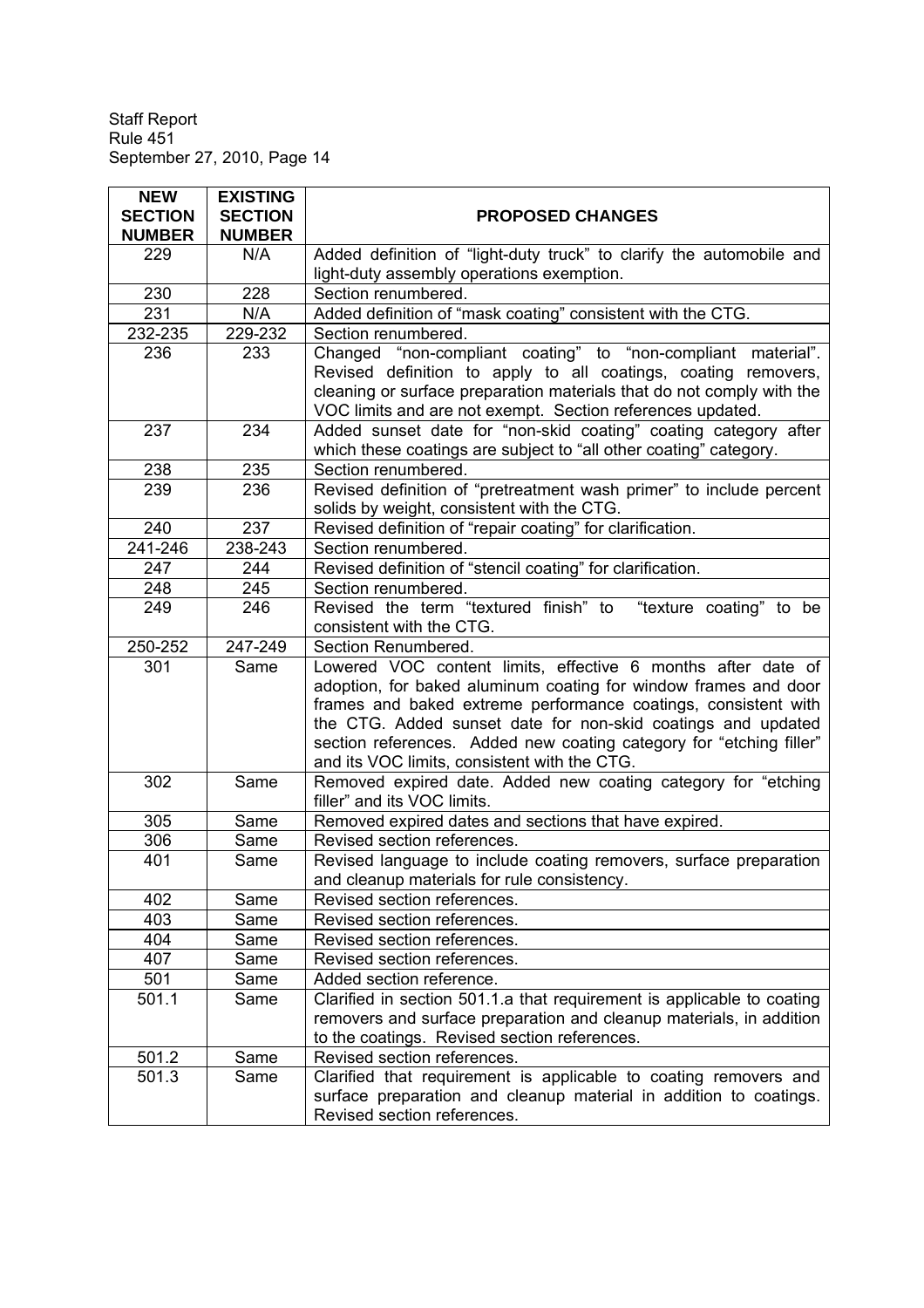| <b>NEW</b><br><b>SECTION</b><br><b>NUMBER</b> | <b>EXISTING</b><br><b>SECTION</b><br><b>NUMBER</b> | <b>PROPOSED CHANGES</b>                                             |
|-----------------------------------------------|----------------------------------------------------|---------------------------------------------------------------------|
| 501.5                                         | Same                                               | Removed expired date and section that has expired.                  |
| 502.5                                         | Same                                               | Revised section reference.                                          |
| 502.7                                         | N/A                                                | Added EPA test method to determine the solids content for coatings. |
| 502.8                                         | 502.7                                              | Section renumbered.                                                 |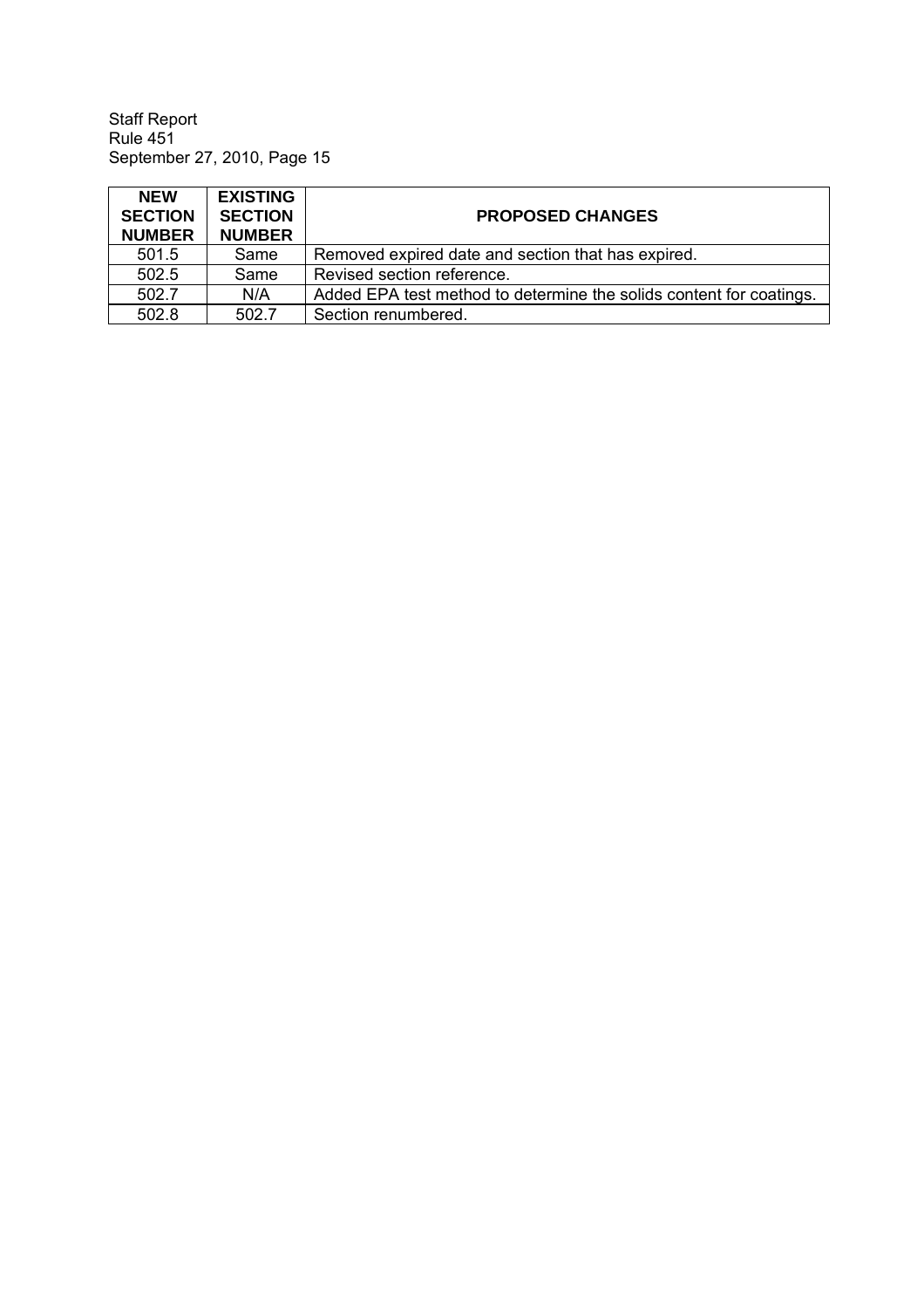# **APPENDIX C COMMENTS AND RESPONSES**

## **Public Workshop for Rules 101, 451 and 459**

September 16, 2010, 2:00 PM

#### Attendees:

| Allen Cripe, CalTrans                          |
|------------------------------------------------|
| Brad Gacke, SMUD                               |
| Brett Hayes, Hayes Brothers Collision          |
| Brittany Marcotte, Nestle Waters North America |
| Bryon Theis, 3M                                |
| Cerlut Fre, Sherwin Williams                   |
| Clifford Waters, Sherwin-Williams              |
| Dale Schell, Jims Color Corner                 |
| Dan Porreau, Lyondell Basell                   |
| Danny Nunez, Finish Masters                    |
| Dave Fisher, Morrison Paint Supply             |
| Dave Harshbarger, MAC's Distribution           |
| David Luer, MAC's Distribution                 |
| David M'Clune, California Autobody Association |
| David Roznowski, Lyondell Basell               |
| Debra Wynne, Original Paint                    |
| Dennis Barkman, Colors On Parade               |
| Deran Berggne, Terry's Paint                   |
| Eric Cooc, Precision Autobody                  |
| George Contos, Blomberg Window                 |
| Glenn Galbaugh, DuPont Company                 |
| Grey Calhorn, Finish Master                    |
| Jason Kowen, Spies Hecker                      |
| Jeanette Duncan, Ellis & Ellis Sign Systems    |
| Jeremy Tiner, Warehouse Paint                  |
| Jim Brett, CalTrans                            |
| Jim Cropper, CARB                              |

Josh Cox, Jerry's Paint June Livingston, BERC Kelly Hitt, Nestle Waters North America Kendall McCane, Jerry's Paint Kevin Holley, MAC's Distribution Kevin Thompson, Thompson Sales Larry Medrano, PBE Inc Lisa Dobeck, Caltrans Mark McCleskey, Jerry's Paint Mark Tavianini, CARB Matt Stevens, Shanahan's Autobody Mike Veney, Sherwin Williams Pat Newcomb, Jerry's Paint Pat Stickle, Angel Warehouse Peter Bezech, California Autobody Association Phil Brown, PPG Industries Rich Mott, Jerry's Paint Rick Hays, MAC's Distribution Robert Blair, Finish Mater Shane Whitcomb, Ellis & Ellis Sign Systems Stan Brecetu, 3M Steve Nesbitt, PCL Terry Klemin, Matrix Todd Everitt, Valspar Refinish Tom Walther, Jims Color Corner Vern Heffner, City of Sacramento Fleet Management

#### **Oral Comments From the Public Workshop**

Note: A combined workshop was held for proposed amendments to Rule 451, Rule 101 and Rule 459. Only comments pertaining to the proposed amendments to Rule 451 are shown below. Other comments made during the public workshop will be added in the Staff Report for Rule 101 or the Staff Report for Rule 459.

| Comment #1 | Why is the definition of "pretreatment wash primer" in Rule 451 limited to no<br>more than 12 percent solids by weight? The 12 percent weight content<br>restriction is not feasible and no products are available. |
|------------|---------------------------------------------------------------------------------------------------------------------------------------------------------------------------------------------------------------------|
| Response:  | The solids content proposed to be added to the definition of "pretreatment"                                                                                                                                         |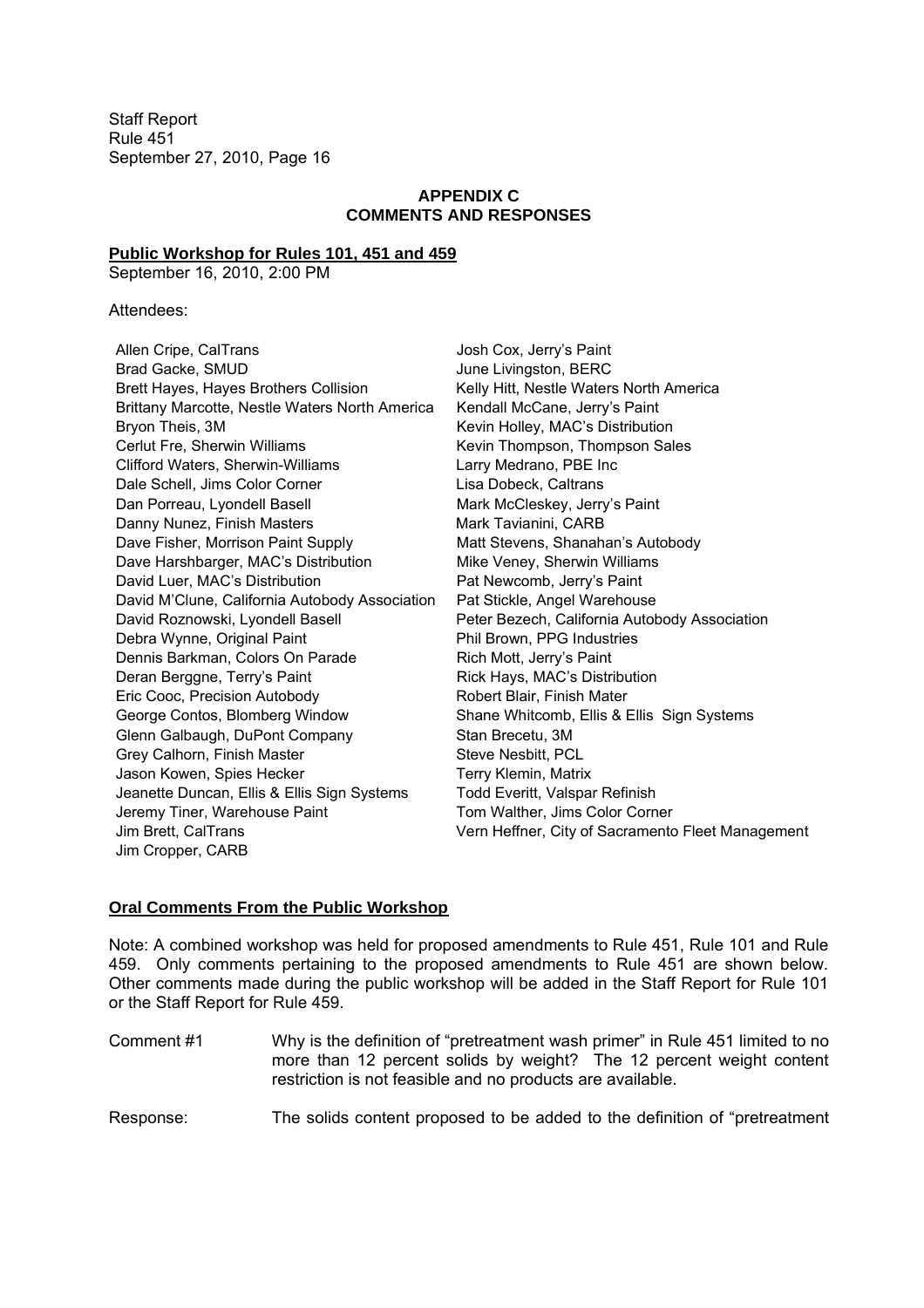> wash primer" is consistent with the CTG. However, in response to this comment and similar written comments from two coating manufacturers, Staff is now proposing to add to Rule 451 the category "etching filler," which is a category contained in the CTG. The CTG states "etching filler" is defined as a coating which contains at 0.5% acid by weight and less than 23% solids by weight, and is used instead of pretreatment wash primer followed by a primer. This effectively splits the current pretreatment wash primer category (which has no limit on solids content) into two categories, depending on the solids content. The VOC limits for pretreatment wash primer and etching filler in Rule 451 are the same: 420 g/l for both air-dried and baked coatings. The CTG limits for these categories are 420 g/l for both air-dried and baked coatings. A test method to determine the solids content of coatings was added as Section 502.7.

- Comment #2 Why is the weight percent solids for pretreatment wash primer in the proposed amendments to Rule 451 different in the proposed amendments to Rule 459? Rule 459 limits the solid content to no more than 16 percent by weight, which is feasible.
- Response: The solids content of no more than 16% solids by weight in the definition of Pretreatment Coating is feasible to meet the proposed VOC limit of 660 grams per liter according the CARB's Suggested Control Measure for Automotive Coatings. The current limit in Rule 451 for pretreatment wash primer is 420 grams per liter which is consistent with the CTG. Staff is not proposing to raise the solids content for pretreatment wash primers. However, Staff is proposing to add the coating category, etching filler, to Rule 451. See response to comment #1.
- Comment #3 The proposed amendments to Rule 451 prohibit atomization of cleanup materials. Does this affect gun cleaners?
- Response: The CTG recommended that equipment cleaning be performed without atomizing the cleaning solvent with all spent solvents captured in closed containers. However, the CTG did not recommend VOC content limits for these cleaning solvents. Rule 451 currently limits the VOC for cleanup and surface preparation materials to no more than 25 g/l. Staff discussed this issue with EPA. EPA responded that the 25 g/l requirement for cleanup and surface preparation materials would be considered an equivalent control to the prohibition of atomizing cleanup and surface preparation materials. Staff is no longer proposing to prohibit atomization of cleanup and surface preparation materials. Therefore, the proposed amendments will not affect gun cleaners.
- Comment #4 Can an operator put cleanup and surface preparation materials in a spray bottle and use it? If the alternative is to pour cleanup or surface preparation material on a towel or rag, then this method will likely create spillage which will result in more VOC emissions.
- Response: See response to comment #3. Staff is no longer proposing to prohibit atomization of cleanup and surface preparation materials. Therefore,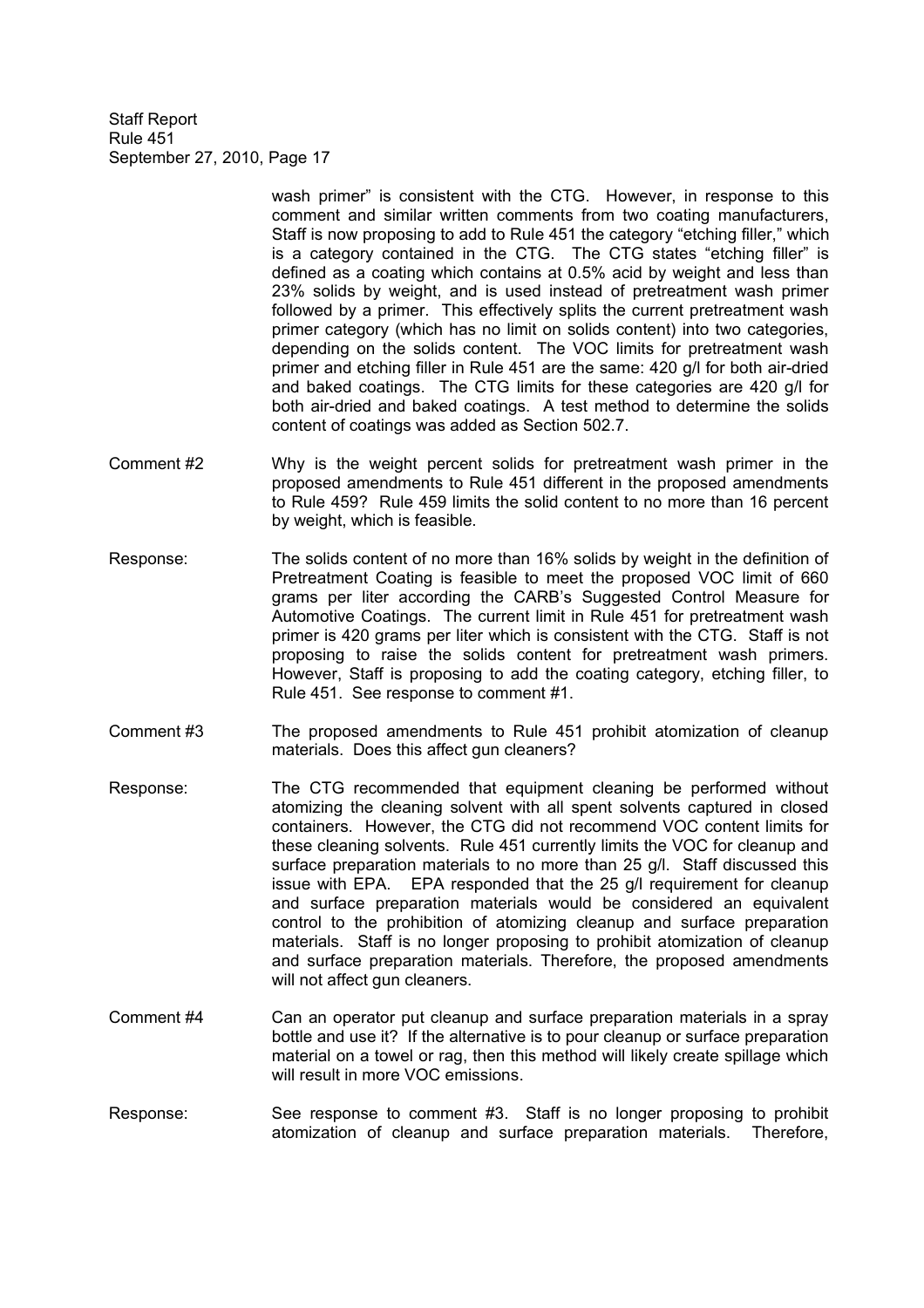> operators can use any method or technique for cleaning operations or surface preparation as long as the VOC content of the cleanup or surface preparation material is no more than 25 g/l.

- Comment #5 Regarding the stripper limit in Rules 451 and 459, can the District allow for a low use exemption for stripper exceeding the 200 g/l limit? For products that meet the EPA's NESHAP (HHHHHH), these products have higher limits than the 200 g/l limit.
- Response: The 200 g/l VOC limit for strippers is contained in the current, SIP-approved version of Rule 451. Adding a low use exemption would be a relaxation to the rule requirements. Facilities using strippers that contain methylene chloride must also comply with the National Emission Standards for Hazardous Pollutants for paint stripping (40 CFR Part 63, Subpart HHHHHH) as appropriate. Strippers that meet the 200 g/l VOC limit but don't contain methylene chloride are currently available.

#### **Written Comments from Lyondell Basell**

- Comment #6: Lyondell Basell requests that Tertiary Butyl Acetate (TBAc) be exempted for coatings in Rule 451. TBAc is an excellent solvent for industrial coatings including those listed in several categories in Rule 451. The cancer risk associated with using TBAc was based on a rodent tumor endpoint that has no relevance to human health since humans do not produce the protein responsible for tumor formation. Therefore, there is no reason to believe that TBAc used in Rule 451 will pose any chronic risk to humans.
- Response: The proposed changes to the VOC limits will not impact any sources in the District. Coating products are available on the market that comply with the VOC limits specified in the rule. At this time, it is not necessary to exempt TBAc as a VOC for the purpose of complying with limits in Rule 451. No specific exemption for TBAc is proposed to be included in Rule 451. However, further evaluation of TBAc will be done as part of the revisions to Rule 101, General Provisions and Definitions, to be considered in the first quarter of 2011.
- Comment #7: Lyondell requests that the AQMD propose an exemption for TBAc in Rule 451. This will greatly reduce the flammability risks and emissions associated with cleaning and gun-flushing with acetone-based cleaners and coatings.
- Response: See response to Comment #6. The current VOC limit of 25 g/l for cleaning materials was established in the September 2008 amendments for Rule 451 and went into effect in September 2009. Since the effective date of this requirement, coating facilities in Sacramento have been using acetone for their cleaning operations. Staff is not aware of any flammability problems associated with its use. Sources in the South Coast AQMD have been using primarily acetone to comply with the 25 g/l VOC limit for solvents that took effect in 2003, with no significant adverse effects.